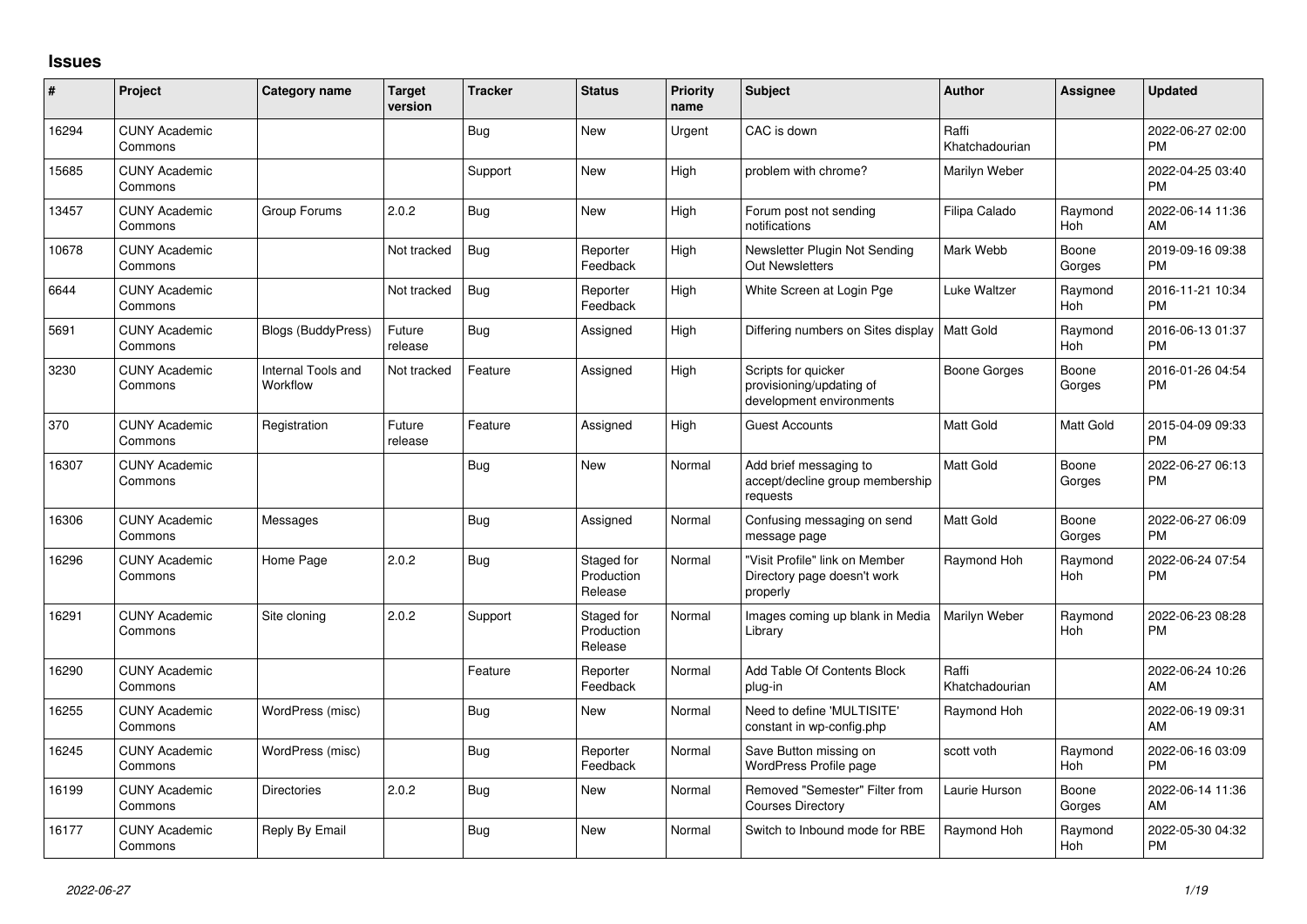| #     | Project                         | Category name                  | <b>Target</b><br>version | <b>Tracker</b> | <b>Status</b>        | <b>Priority</b><br>name | <b>Subject</b>                                            | <b>Author</b>           | <b>Assignee</b> | <b>Updated</b>                |
|-------|---------------------------------|--------------------------------|--------------------------|----------------|----------------------|-------------------------|-----------------------------------------------------------|-------------------------|-----------------|-------------------------------|
| 16110 | <b>CUNY Academic</b><br>Commons |                                |                          | Support        | Reporter<br>Feedback | Normal                  | remove Creative Commons<br>license from pages?            | Marilyn Weber           | Raymond<br>Hoh  | 2022-05-17 06:11<br><b>PM</b> |
| 16099 | <b>CUNY Academic</b><br>Commons |                                |                          | Support        | Reporter<br>Feedback | Normal                  | request for Newsletter Glue                               | Marilyn Weber           |                 | 2022-05-13 12:14<br><b>PM</b> |
| 16092 | <b>CUNY Academic</b><br>Commons |                                | Future<br>release        | Feature        | Hold                 | Normal                  | Don't show main site in Site<br>search results            | <b>Boone Gorges</b>     | Boone<br>Gorges | 2022-05-17 03:12<br><b>PM</b> |
| 15978 | <b>CUNY Academic</b><br>Commons | WordPress - Media              | 2.0.2                    | Support        | Reporter<br>Feedback | Normal                  | tex files?                                                | Marilyn Weber           | Raymond<br>Hoh  | 2022-06-14 11:36<br>AM        |
| 15923 | <b>CUNY Academic</b><br>Commons |                                | Not tracked              | Feature        | Reporter<br>Feedback | Normal                  | <b>Bellows Plugin Adjustments</b>                         | Laurie Hurson           |                 | 2022-04-20 10:10<br>AM        |
| 15883 | <b>CUNY Academic</b><br>Commons |                                | 2.1.0                    | Feature        | <b>New</b>           | Normal                  | Release BPGES update                                      | <b>Boone Gorges</b>     | Boone<br>Gorges | 2022-05-26 10:39<br>AM        |
| 15816 | <b>CUNY Academic</b><br>Commons |                                | Not tracked              | Support        | <b>New</b>           | Normal                  | slow loading at SPS                                       | Marilyn Weber           |                 | 2022-04-05 01:26<br><b>PM</b> |
| 15767 | <b>CUNY Academic</b><br>Commons | WordPress (misc)               |                          | Support        | <b>New</b>           | Normal                  | Site loading slowly                                       | scott voth              | Boone<br>Gorges | 2022-04-04 08:56<br><b>PM</b> |
| 15757 | <b>CUNY Academic</b><br>Commons |                                |                          | <b>Bug</b>     | <b>New</b>           | Normal                  | Members # do not match                                    | Laurie Hurson           |                 | 2022-03-30 04:52<br><b>PM</b> |
| 15655 | <b>CUNY Academic</b><br>Commons |                                | 2.0.2                    | Support        | Reporter<br>Feedback | Normal                  | Event Aggregator plugin?                                  | Marilyn Weber           |                 | 2022-06-14 11:36<br>AM        |
| 15613 | <b>CUNY Academic</b><br>Commons |                                | 2.0.2                    | Feature        | Reporter<br>Feedback | Normal                  | Adding "Passster" plugin                                  | Laurie Hurson           |                 | 2022-06-14 11:36<br>AM        |
| 15604 | <b>CUNY Academic</b><br>Commons | <b>Email Notifications</b>     | Future<br>release        | Feature        | Assigned             | Normal                  | <b>Restructure Commons Group</b><br>Digest Email Messages | Matt Gold               | Boone<br>Gorges | 2022-05-26 10:45<br>AM        |
| 15565 | <b>CUNY Academic</b><br>Commons |                                |                          | Support        | <b>New</b>           | Normal                  | Events - send updates to an email<br>listserv             | Marilyn Weber           |                 | 2022-03-10 01:06<br><b>PM</b> |
| 15516 | <b>CUNY Academic</b><br>Commons | <b>WordPress Plugins</b>       |                          | Bug            | Reporter<br>Feedback | Normal                  | Can't publish or save draft of post<br>on wordpress.com   | Raffi<br>Khatchadourian | Raymond<br>Hoh  | 2022-03-02 05:52<br><b>PM</b> |
| 15370 | <b>CUNY Academic</b><br>Commons |                                |                          | Support        | Reporter<br>Feedback | Normal                  | All-in-One Event Calendar?                                | Marilyn Weber           |                 | 2022-02-17 11:03<br>AM        |
| 15260 | <b>CUNY Academic</b><br>Commons |                                |                          | Support        | Reporter<br>Feedback | Normal                  | Diacritical markings   European<br><b>Stages</b>          | Marilyn Weber           |                 | 2022-02-04 08:16<br>AM        |
| 15242 | <b>CUNY Academic</b><br>Commons | Performance                    | Not tracked              | <b>Bug</b>     | Reporter<br>Feedback | Normal                  | Slugist site                                              | Raffi<br>Khatchadourian | Boone<br>Gorges | 2022-02-07 11:14<br>AM        |
| 15210 | <b>CUNY Academic</b><br>Commons | Analytics                      | Not tracked              | Design/UX      | New                  | Normal                  | Google Analytics improvements                             | Colin McDonald          | Boone<br>Gorges | 2022-05-24 10:47<br>AM        |
| 15194 | <b>CUNY Academic</b><br>Commons | Internal Tools and<br>Workflow | 2.1.0                    | Feature        | <b>New</b>           | Normal                  | PHPCS sniff for un-restored<br>switch_to_blog() calls     | Boone Gorges            | Jeremy Felt     | 2022-05-26 10:45<br>AM        |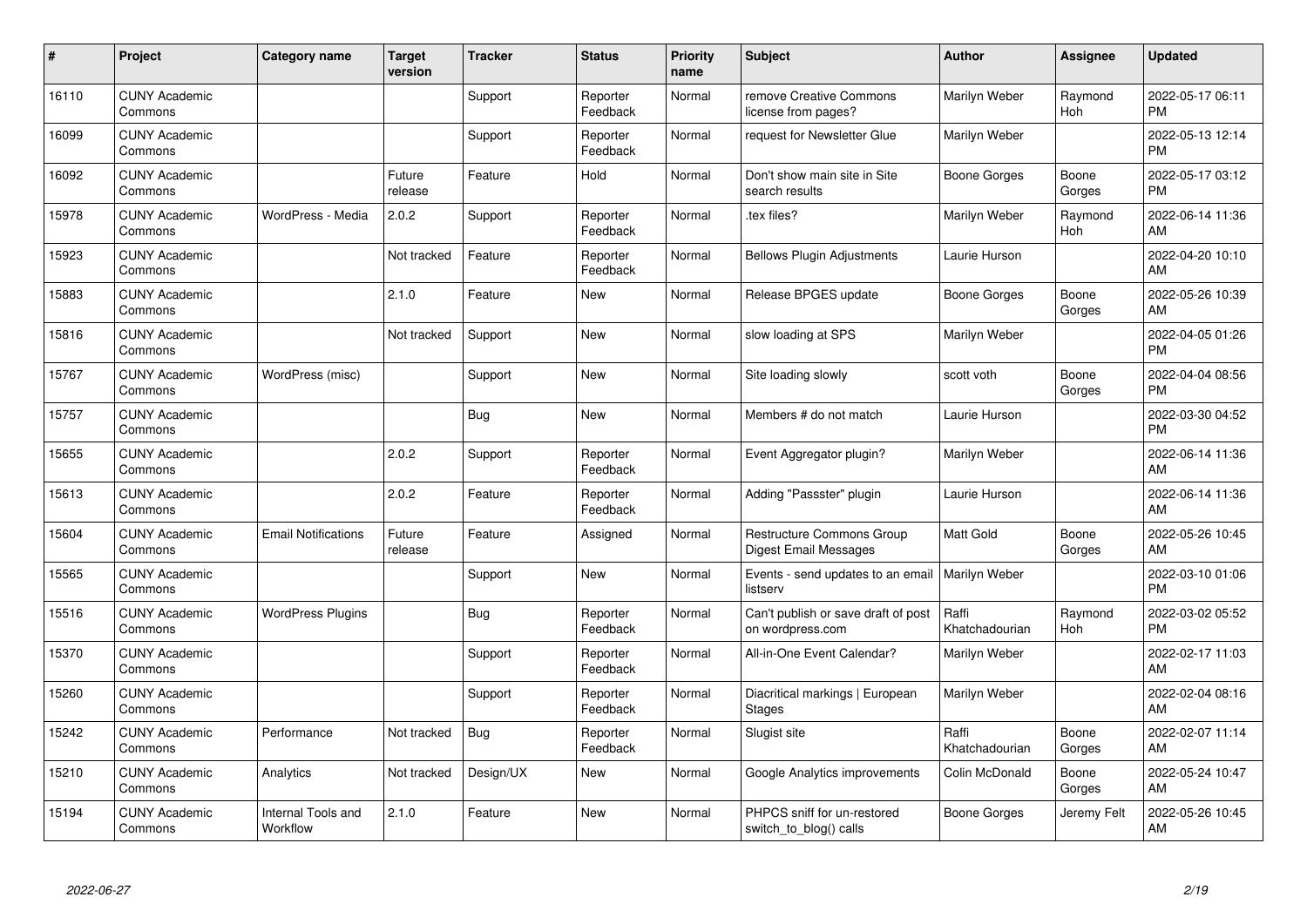| #     | Project                         | <b>Category name</b>     | <b>Target</b><br>version | <b>Tracker</b> | <b>Status</b>        | <b>Priority</b><br>name | <b>Subject</b>                                                       | Author                  | <b>Assignee</b> | <b>Updated</b>                |
|-------|---------------------------------|--------------------------|--------------------------|----------------|----------------------|-------------------------|----------------------------------------------------------------------|-------------------------|-----------------|-------------------------------|
| 15176 | <b>CUNY Academic</b><br>Commons |                          | Not tracked              | Support        | Reporter<br>Feedback | Normal                  | Archiving Q Writing & Old<br>Wordpress Sites on the Commons          | Laurie Hurson           |                 | 2022-02-08 10:28<br>AM        |
| 15169 | <b>CUNY Academic</b><br>Commons |                          | 2.0.2                    | Support        | Reporter<br>Feedback | Normal                  | new Prelude website zipfiles for<br>custom theme and other files.    | Marilyn Weber           |                 | 2022-06-14 11:36<br>AM        |
| 15045 | <b>CUNY Academic</b><br>Commons |                          |                          | Support        | New                  | Normal                  | no result for KCeL in the search<br>box on the commons               | Marilyn Weber           |                 | 2021-12-10 11:29<br>AM        |
| 14994 | <b>CUNY Academic</b><br>Commons | cdev.gc.cuny.edu         | Not tracked              | Support        | In Progress          | Normal                  | Clear Cache on CDEV                                                  | scott voth              | Raymond<br>Hoh  | 2021-12-07 03:51<br><b>PM</b> |
| 14987 | <b>CUNY Academic</b><br>Commons | <b>WordPress Plugins</b> | Future<br>release        | Bug            | <b>New</b>           | Normal                  | Elementor update causes<br>database freeze-up                        | Boone Gorges            | Boone<br>Gorges | 2021-11-29 12:02<br><b>PM</b> |
| 14983 | <b>CUNY Academic</b><br>Commons | WordPress (misc)         | Not tracked              | Support        | Reporter<br>Feedback | Normal                  | "Read More" tag not working                                          | Rebecca Krisel          | Raymond<br>Hoh  | 2021-11-23 01:17<br><b>PM</b> |
| 14940 | <b>CUNY Academic</b><br>Commons |                          |                          | Bug            | <b>New</b>           | Normal                  | Discrepancy between Commons<br>profile "sites" and actual # of sites | Laurie Hurson           |                 | 2021-11-08 11:09<br>AM        |
| 14936 | <b>CUNY Academic</b><br>Commons |                          |                          | Bug            | <b>New</b>           | Normal                  | Commons websites blocked by<br>SPS campus network                    | Laurie Hurson           |                 | 2021-11-03 03:57<br><b>PM</b> |
| 14911 | <b>CUNY Academic</b><br>Commons | <b>WordPress Themes</b>  | Not tracked              | Support        | <b>New</b>           | Normal                  | Twentytwentyone theme                                                | Marilyn Weber           |                 | 2021-10-28 10:37<br>AM        |
| 14908 | <b>CUNY Academic</b><br>Commons | Performance              |                          | <b>Bug</b>     | <b>New</b>           | Normal                  | Stale object cache on cdev                                           | Raymond Hoh             | Boone<br>Gorges | 2021-12-07 09:45<br>AM        |
| 14900 | <b>CUNY Academic</b><br>Commons |                          | Not tracked              | Support        | Reporter<br>Feedback | Normal                  | previous theme?                                                      | Marilyn Weber           |                 | 2021-10-25 10:31<br>AM        |
| 14842 | <b>CUNY Academic</b><br>Commons |                          | Not tracked              | Support        | Reporter<br>Feedback | Normal                  | Question about widgets and block<br>editor                           | Gina Cherry             |                 | 2021-10-06 03:01<br><b>PM</b> |
| 14792 | <b>CUNY Academic</b><br>Commons |                          |                          | Bug            | New                  | Normal                  | Inconsistent email notifications<br>from gravity forms               | Raffi<br>Khatchadourian |                 | 2021-10-04 01:50<br><b>PM</b> |
| 14787 | <b>CUNY Academic</b><br>Commons | Plugin Packages          | Future<br>release        | Feature        | New                  | Normal                  | Creating a "Design" plugin<br>package                                | Laurie Hurson           | scott voth      | 2022-04-27 04:56<br>PM        |
| 14784 | <b>CUNY Academic</b><br>Commons |                          |                          | Support        | Reporter<br>Feedback | Normal                  | User report of logo problem when<br>using Customizer theme           | Marilyn Weber           |                 | 2021-09-17 10:25<br>AM        |
| 14629 | <b>CUNY Academic</b><br>Commons |                          | Not tracked              | Bug            | Reporter<br>Feedback | Normal                  | Possible Post Order Bug?                                             | <b>Syelle Graves</b>    |                 | 2021-09-14 10:47<br>AM        |
| 14538 | <b>CUNY Academic</b><br>Commons |                          | Not tracked              | Support        | Reporter<br>Feedback | Normal                  | <b>Weebly To Commons</b>                                             | Laurie Hurson           |                 | 2021-09-14 10:47<br>AM        |
| 14504 | <b>CUNY Academic</b><br>Commons |                          | Not tracked              | Publicity      | Reporter<br>Feedback | Normal                  | Adding showcases to home page<br>menu                                | Laurie Hurson           | Boone<br>Gorges | 2022-01-19 03:26<br><b>PM</b> |
| 14496 | <b>CUNY Academic</b><br>Commons | Domain Mapping           | Future<br>release        | Bug            | <b>New</b>           | Normal                  | Mapped domain SSO uses<br>third-party cookies                        | Raymond Hoh             | Raymond<br>Hoh  | 2021-05-24 04:03<br><b>PM</b> |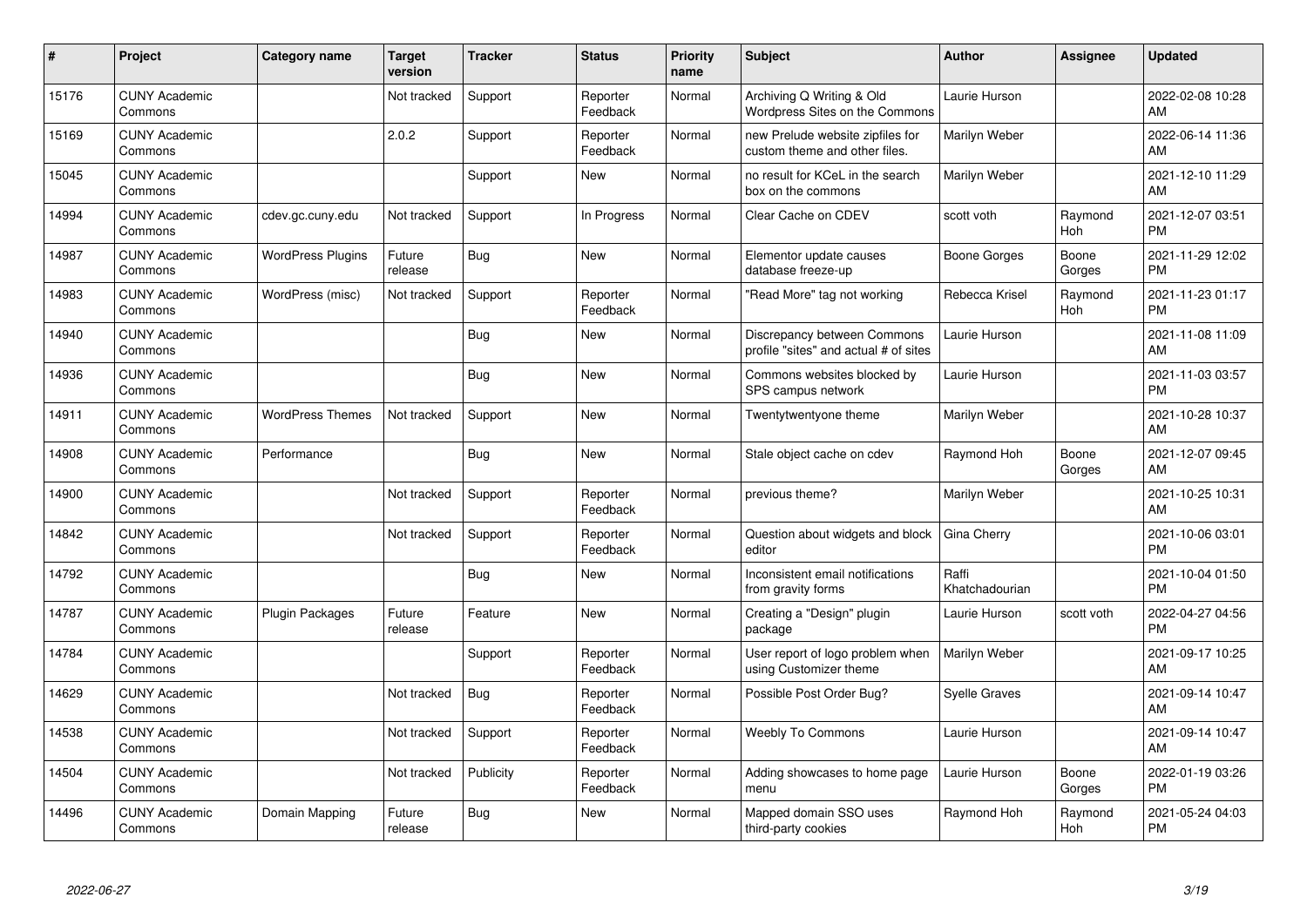| #     | Project                         | <b>Category name</b>           | <b>Target</b><br>version | <b>Tracker</b> | <b>Status</b>        | <b>Priority</b><br>name | Subject                                                                                       | <b>Author</b>         | Assignee        | <b>Updated</b>                |
|-------|---------------------------------|--------------------------------|--------------------------|----------------|----------------------|-------------------------|-----------------------------------------------------------------------------------------------|-----------------------|-----------------|-------------------------------|
| 14483 | <b>CUNY Academic</b><br>Commons | WordPress - Media              | Not tracked              | Bug            | Reporter<br>Feedback | Normal                  | Wordpress PDF Embed Stopped<br>Working after JITP Media Clone                                 | <b>Patrick DeDauw</b> | Boone<br>Gorges | 2021-05-20 01:51<br><b>PM</b> |
| 14475 | <b>CUNY Academic</b><br>Commons |                                | Not tracked              | Publicity      | New                  | Normal                  | <b>OER Showcase Page</b>                                                                      | Laurie Hurson         | Laurie Hurson   | 2021-09-14 10:46<br>AM        |
| 14439 | <b>CUNY Academic</b><br>Commons | Spam/Spam<br>Prevention        | 2.0.2                    | Support        | Assigned             | Normal                  | Aprroved comments held for<br>moderation                                                      | Laurie Hurson         | Raymond<br>Hoh  | 2022-06-14 11:36<br>AM        |
| 14398 | <b>CUNY Academic</b><br>Commons |                                | Not tracked              | Support        | Reporter<br>Feedback | Normal                  | Events plug-in notification<br>problem                                                        | Marilyn Weber         |                 | 2021-05-11 11:21<br>AM        |
| 14394 | <b>CUNY Academic</b><br>Commons |                                | Not tracked              | Feature        | New                  | Normal                  | Commons News Site - redesign                                                                  | scott voth            | scott voth      | 2021-09-14 10:46<br>AM        |
| 14309 | <b>CUNY Academic</b><br>Commons | Group Library                  | Future<br>release        | Feature        | <b>New</b>           | Normal                  | Better handling of<br>bp_group_document file<br>download attempts when file is<br>not present | <b>Boone Gorges</b>   | Boone<br>Gorges | 2021-11-19 12:28<br><b>PM</b> |
| 14184 | <b>CUNY Academic</b><br>Commons | <b>Public Portfolio</b>        | Future<br>release        | Feature        | New                  | Normal                  | Centralized mechanism for storing<br>Campus affiliations                                      | <b>Boone Gorges</b>   | Boone<br>Gorges | 2022-01-04 11:35<br>AM        |
| 14113 | <b>CUNY Academic</b><br>Commons | WordPress (misc)               | Future<br>release        | Bug            | Hold                 | Normal                  | Block Editor Not Working on this<br>page - Json error                                         | scott voth            | Boone<br>Gorges | 2021-03-05 11:01<br>AM        |
| 14074 | <b>CUNY Academic</b><br>Commons | WordPress (misc)               | Not tracked              | Support        | Reporter<br>Feedback | Normal                  | page password protection<br>problem                                                           | Marilyn Weber         |                 | 2021-03-02 11:03<br>AM        |
| 13975 | <b>CUNY Academic</b><br>Commons | Social Paper                   | Not tracked              | Support        | Reporter<br>Feedback | Normal                  | can't approve comments on Social   Marilyn Weber<br>Paper paper                               |                       |                 | 2021-02-12 09:33<br>AM        |
| 13949 | <b>CUNY Academic</b><br>Commons |                                | Not tracked              | <b>Bug</b>     | New                  | Normal                  | Continued debugging of runaway<br>MySQL connections                                           | Matt Gold             | Boone<br>Gorges | 2021-09-14 10:42<br>AM        |
| 13946 | <b>CUNY Academic</b><br>Commons | <b>WordPress Plugins</b>       | 2.1.0                    | Support        | Assigned             | Normal                  | Custom Embed handler For<br>OneDrive files                                                    | scott voth            | Raymond<br>Hoh  | 2022-05-26 10:46<br>AM        |
| 13891 | <b>CUNY Academic</b><br>Commons | Internal Tools and<br>Workflow | 2.1.0                    | Feature        | <b>New</b>           | Normal                  | Migrate automated linting to<br>GitHub Actions                                                | Boone Gorges          | Jeremy Felt     | 2022-05-26 10:45<br>AM        |
| 13835 | <b>CUNY Academic</b><br>Commons | WordPress (misc)               | Future<br>release        | Feature        | <b>New</b>           | Normal                  | Allow OneSearch widget to have<br>'CUNY' as campus                                            | <b>Boone Gorges</b>   | Boone<br>Gorges | 2021-11-19 12:39<br><b>PM</b> |
| 13650 | <b>CUNY Academic</b><br>Commons | Group Library                  | Future<br>release        | Feature        | New                  | Normal                  | Forum Attachments in Group<br>Library                                                         | Laurie Hurson         |                 | 2021-11-19 12:30<br><b>PM</b> |
| 13466 | <b>CUNY Academic</b><br>Commons | Cavalcade                      | Future<br>release        | Feature        | New                  | Normal                  | Automated cleanup for duplicate<br>Cavalcade tasks                                            | <b>Boone Gorges</b>   | Boone<br>Gorges | 2020-10-13 05:24<br>PM        |
| 13430 | <b>CUNY Academic</b><br>Commons | Reply By Email                 | Not tracked              | Bug            | New                  | Normal                  | Delay in RBE                                                                                  | Luke Waltzer          | Raymond<br>Hoh  | 2020-10-13 11:16<br>AM        |
| 13370 | <b>CUNY Academic</b><br>Commons | Group Library                  | Future<br>release        | Feature        | New                  | Normal                  | Library bulk deletion and folder<br>editing                                                   | Colin McDonald        | Boone<br>Gorges | 2020-10-13 10:41<br>AM        |
| 13358 | <b>CUNY Academic</b><br>Commons | Group Forums                   | Future<br>release        | Feature        | New                  | Normal                  | Improved UI for group forum<br>threading settings                                             | Boone Gorges          | Raymond<br>Hoh  | 2021-11-19 12:27<br>PM        |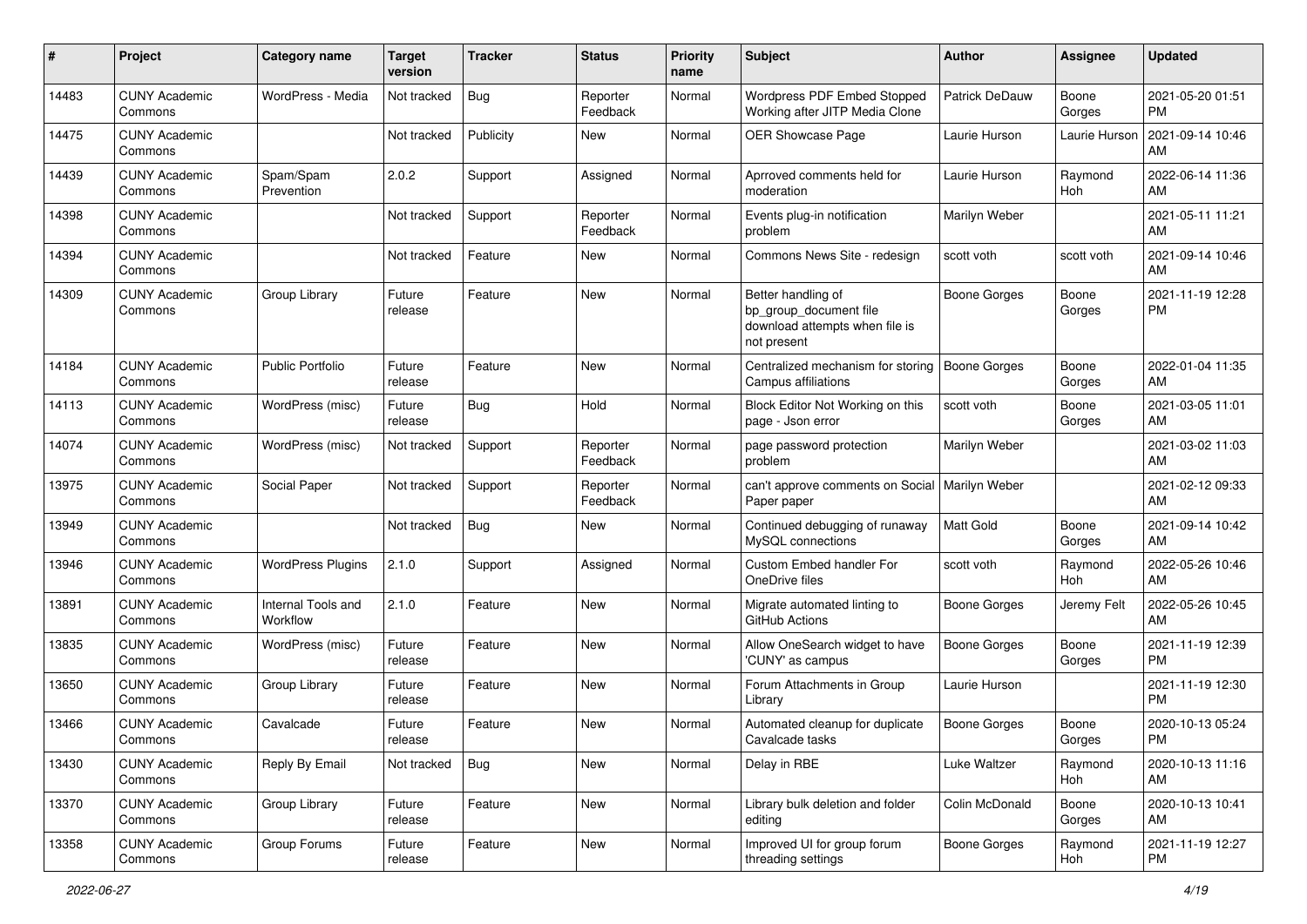| #     | <b>Project</b>                  | <b>Category name</b>      | Target<br>version | <b>Tracker</b> | <b>Status</b>        | <b>Priority</b><br>name | <b>Subject</b>                                                                                | <b>Author</b>       | Assignee           | <b>Updated</b>                |
|-------|---------------------------------|---------------------------|-------------------|----------------|----------------------|-------------------------|-----------------------------------------------------------------------------------------------|---------------------|--------------------|-------------------------------|
| 13331 | <b>CUNY Academic</b><br>Commons | Site cloning              | Future<br>release | Bug            | <b>New</b>           | Normal                  | Combine Site Template and<br>Clone operations                                                 | <b>Boone Gorges</b> | Jeremy Felt        | 2021-11-19 12:39<br><b>PM</b> |
| 13328 | <b>CUNY Academic</b><br>Commons | Group Forums              | Not tracked       | Bug            | Reporter<br>Feedback | Normal                  | cross-posting in two related<br>groups                                                        | Marilyn Weber       | Raymond<br>Hoh     | 2020-09-15 10:39<br><b>PM</b> |
| 13286 | <b>CUNY Academic</b><br>Commons |                           | Not tracked       | Support        | <b>New</b>           | Normal                  | problem connecting with<br><b>WordPress app</b>                                               | Marilyn Weber       | Raymond<br>Hoh     | 2020-09-08 11:16<br>AM        |
| 13255 | <b>CUNY Academic</b><br>Commons |                           | Not tracked       | Support        | Reporter<br>Feedback | Normal                  | Accessibility problems                                                                        | Marilyn Weber       |                    | 2020-09-01 05:48<br><b>PM</b> |
| 13199 | <b>CUNY Academic</b><br>Commons | Group Forums              | Future<br>release | Feature        | New                  | Normal                  | Favoring Groups over bbPress<br>plugin                                                        | Colin McDonald      | Colin<br>McDonald  | 2021-11-19 12:28<br><b>PM</b> |
| 13048 | <b>CUNY Academic</b><br>Commons | Shortcodes and<br>embeds  | Future<br>release | Feature        | <b>New</b>           | Normal                  | Jupyter Notebooks support                                                                     | Boone Gorges        |                    | 2020-07-14 11:46<br>AM        |
| 13034 | <b>CUNY Academic</b><br>Commons |                           | Not tracked       | Support        | Reporter<br>Feedback | Normal                  | a site is asking people to join the<br>Commons to get a download                              | Marilyn Weber       |                    | 2020-07-12 07:23<br>AM        |
| 12911 | <b>CUNY Academic</b><br>Commons |                           | Not tracked       | Feature        | <b>New</b>           | Normal                  | Block access to xmlrpc.php based<br>on User-Agent                                             | <b>Boone Gorges</b> | Boone<br>Gorges    | 2020-06-09 05:12<br><b>PM</b> |
| 12741 | <b>CUNY Academic</b><br>Commons | <b>WordPress Plugins</b>  | Not tracked       | Support        | Reporter<br>Feedback | Normal                  | Tableau Public Viz Block                                                                      | Marilyn Weber       | Raymond<br>Hoh     | 2020-05-12 11:00<br>AM        |
| 12573 | <b>CUNY Academic</b><br>Commons | <b>WordPress Plugins</b>  | Future<br>release | <b>Bug</b>     | <b>New</b>           | Normal                  | <b>CommentPress Core Issues</b>                                                               | scott voth          |                    | 2020-03-24 04:32<br><b>PM</b> |
| 12484 | <b>CUNY Academic</b><br>Commons |                           | Not tracked       | Support        | Reporter<br>Feedback | Normal                  | Sign up Code for COIL Course<br>starting in March                                             | Laurie Hurson       | <b>Matt Gold</b>   | 2020-03-02 02:26<br><b>PM</b> |
| 12446 | <b>CUNY Academic</b><br>Commons | Groups (misc)             | Future<br>release | Feature        | Reporter<br>Feedback | Normal                  | Toggle default site to group forum<br>posting                                                 | Laurie Hurson       | Laurie Hurson      | 2020-03-10 11:57<br>AM        |
| 12438 | <b>CUNY Academic</b><br>Commons | Courses                   | Not tracked       | Bug            | New                  | Normal                  | Site appearing twice                                                                          | Laurie Hurson       | Boone<br>Gorges    | 2020-02-18 01:34<br><b>PM</b> |
| 12436 | <b>CUNY Academic</b><br>Commons |                           | Not tracked       | Bug            | Assigned             | Normal                  | Nightly system downtime                                                                       | Boone Gorges        |                    | 2020-08-01 09:30<br>AM        |
| 12392 | <b>CUNY Academic</b><br>Commons | Help/Codex                | Not tracked       | Documentation  | <b>New</b>           | Normal                  | <b>Updates to Common Commons</b><br>Questions on Help Page                                    | scott voth          | Margaret<br>Galvan | 2020-02-11 10:53<br>AM        |
| 12382 | <b>CUNY Academic</b><br>Commons | Membership                | Not tracked       | Support        | <b>New</b>           | Normal                  | Email request change                                                                          | Marilyn Weber       | Marilyn<br>Weber   | 2020-02-06 12:56<br><b>PM</b> |
| 12360 | <b>CUNY Academic</b><br>Commons | <b>WordPress Themes</b>   | Not tracked       | <b>Bug</b>     | Reporter<br>Feedback | Normal                  | site just says "DANTE We are<br>currently in maintenance mode,<br>please check back shortly." | Marilyn Weber       |                    | 2020-02-04 12:13<br><b>PM</b> |
| 12352 | <b>CUNY Academic</b><br>Commons |                           | Not tracked       | Support        | <b>New</b>           | Normal                  | "posts list" page builder block<br>option                                                     | Marilyn Weber       |                    | 2020-02-03 01:29<br><b>PM</b> |
| 12350 | <b>CUNY Academic</b><br>Commons | <b>Blogs (BuddyPress)</b> | Not tracked       | Support        | Reporter<br>Feedback | Normal                  | URL creation problem                                                                          | Marilyn Weber       |                    | 2020-02-03 11:27<br>AM        |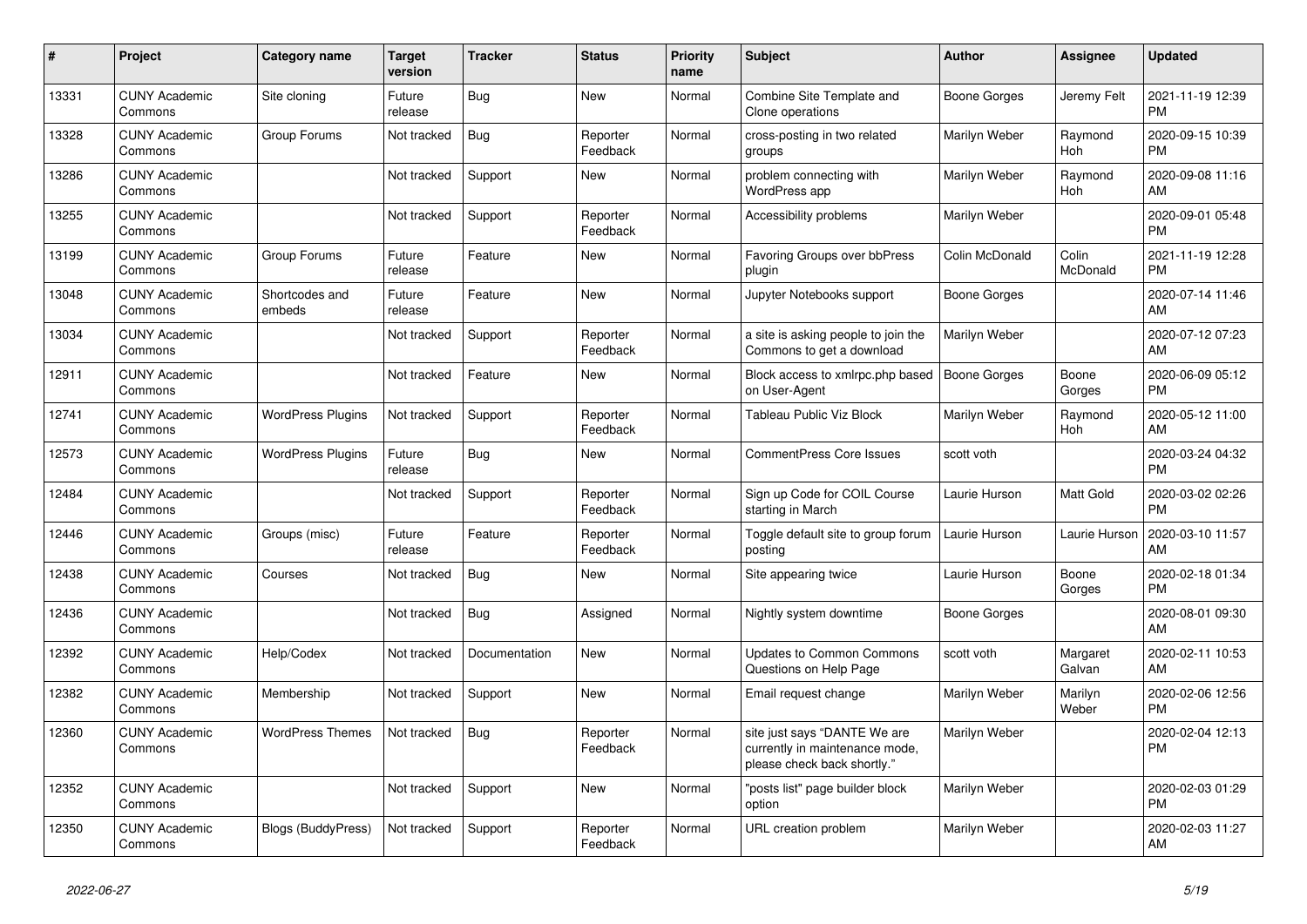| #     | Project                                                                 | <b>Category name</b>       | <b>Target</b><br>version | <b>Tracker</b> | <b>Status</b>        | <b>Priority</b><br>name | <b>Subject</b>                                                               | <b>Author</b>       | <b>Assignee</b>     | <b>Updated</b>                |
|-------|-------------------------------------------------------------------------|----------------------------|--------------------------|----------------|----------------------|-------------------------|------------------------------------------------------------------------------|---------------------|---------------------|-------------------------------|
| 12328 | <b>CUNY Academic</b><br>Commons                                         |                            | Not tracked              | Support        | New                  | Normal                  | Sign up Code for Non-CUNY<br>Faculty                                         | Laurie Hurson       |                     | 2020-01-28 10:25<br>AM        |
| 12247 | <b>CUNY Academic</b><br>Commons                                         | Publicity                  | Not tracked              | Support        | New                  | Normal                  | <b>Screenshot of First Commons</b><br>Homepage                               | scott voth          | scott voth          | 2020-01-14 12:08<br><b>PM</b> |
| 12198 | <b>CUNY Academic</b><br>Commons                                         |                            | Not tracked              | <b>Bug</b>     | Reporter<br>Feedback | Normal                  | Duplicate listing in My Sites                                                | Tom Harbison        |                     | 2019-12-09 05:50<br><b>PM</b> |
| 12121 | <b>CUNY Academic</b><br>Commons                                         | <b>WordPress Plugins</b>   | 2.0.2                    | Feature        | Reporter<br>Feedback | Normal                  | Embedding H5P Iframes on<br>Commons Site                                     | Laurie Hurson       | Boone<br>Gorges     | 2022-06-14 11:36<br>AM        |
| 12091 | <b>CUNY Academic</b><br>Commons                                         | <b>Group Files</b>         | Future<br>release        | Feature        | New                  | Normal                  | Improved pre-upload file<br>validation for bp-group-documents                | Boone Gorges        | Boone<br>Gorges     | 2019-11-14 01:21<br><b>PM</b> |
| 12062 | AD/O365 Transition<br>from NonMatric to<br><b>Matriculated Students</b> |                            |                          | Feature        | In Progress          | Normal                  | create solution and console<br>project                                       | Emilio Rodriguez    | Emilio<br>Rodriguez | 2019-11-12 03:56<br>PM        |
| 12042 | <b>CUNY Academic</b><br>Commons                                         | <b>Email Notifications</b> | Future<br>release        | Feature        | New                  | Normal                  | Improved error logging for BPGES   Boone Gorges<br>send queue                |                     | Boone<br>Gorges     | 2021-11-19 12:25<br><b>PM</b> |
| 12004 | <b>CUNY Academic</b><br>Commons                                         |                            | Not tracked              | Support        | Reporter<br>Feedback | Normal                  | Notifications for spam blog<br>comments                                      | Gina Cherry         | Raymond<br>Hoh      | 2019-11-01 12:05<br><b>PM</b> |
| 11968 | JustPublics@365<br>MediaCamp                                            |                            |                          | Feature        | New                  | Normal                  | Nanoscience Retractable Display<br>Unit                                      | Donald Cherry       | Bonnie<br>Eissner   | 2021-02-19 08:50<br>AM        |
| 11945 | <b>CUNY Academic</b><br>Commons                                         | Reckoning                  | Future<br>release        | Feature        | Reporter<br>Feedback | Normal                  | Add Comments bubble to<br>Reckoning views                                    | <b>Boone Gorges</b> | Boone<br>Gorges     | 2019-11-12 05:14<br><b>PM</b> |
| 11883 | <b>CUNY Academic</b><br>Commons                                         | Help/Codex                 | Not tracked              | Support        | New                  | Normal                  | Need Embedding Help Page<br>Update (Tableau)                                 | Anthony Wheeler     | scott voth          | 2019-09-24 08:49<br>AM        |
| 11879 | <b>CUNY Academic</b><br>Commons                                         |                            | Not tracked              | <b>Bug</b>     | New                  | Normal                  | Hypothesis comments appearing<br>on multiple, different pdfs across<br>blogs | Laurie Hurson       | Laurie Hurson       | 2019-09-19 02:39<br>PM        |
| 11860 | <b>CUNY Academic</b><br>Commons                                         | Registration               | Future<br>release        | Feature        | New                  | Normal                  | Ensure Students Are Aware They<br>Can Use Aliases At Registration            | scott voth          |                     | 2019-09-24 08:46<br>AM        |
| 11848 | <b>CUNY Academic</b><br>Commons                                         |                            | Not tracked              | Support        | Hold                 | Normal                  | a Dean of Faculty wants to share<br>a large file                             | Marilyn Weber       |                     | 2019-09-24 08:44<br>AM        |
| 11843 | <b>CUNY Academic</b><br>Commons                                         | WordPress (misc)           | Future<br>release        | Design/UX      | New                  | Normal                  | Tweaking the Gutenberg Editor<br>Interface                                   | Laurie Hurson       |                     | 2022-04-26 12:00<br><b>PM</b> |
| 11834 | <b>CUNY Academic</b><br>Commons                                         | Group Files                | Future<br>release        | Feature        | New                  | Normal                  | Improved tools for managing<br>group file folders                            | <b>Boone Gorges</b> | Sonja Leix          | 2019-09-06 03:55<br>PM        |
| 11789 | <b>CUNY Academic</b><br>Commons                                         | Courses                    | Future<br>release        | Feature        | New                  | Normal                  | Ability to remove item from<br>Courses list                                  | Laurie Hurson       | Sonja Leix          | 2019-09-24 12:28<br><b>PM</b> |
| 11788 | <b>CUNY Academic</b><br>Commons                                         | <b>WordPress Plugins</b>   | Future<br>release        | Support        | Reporter<br>Feedback | Normal                  | Plugin Request - Browse Aloud                                                | scott voth          |                     | 2019-09-24 08:42<br>AM        |
| 11787 | <b>CUNY Academic</b><br>Commons                                         |                            | Not tracked              | Support        | Reporter<br>Feedback | Normal                  | automated comments notifications   Marilyn Weber<br>on ZenDesk               |                     |                     | 2019-08-26 06:18<br><b>PM</b> |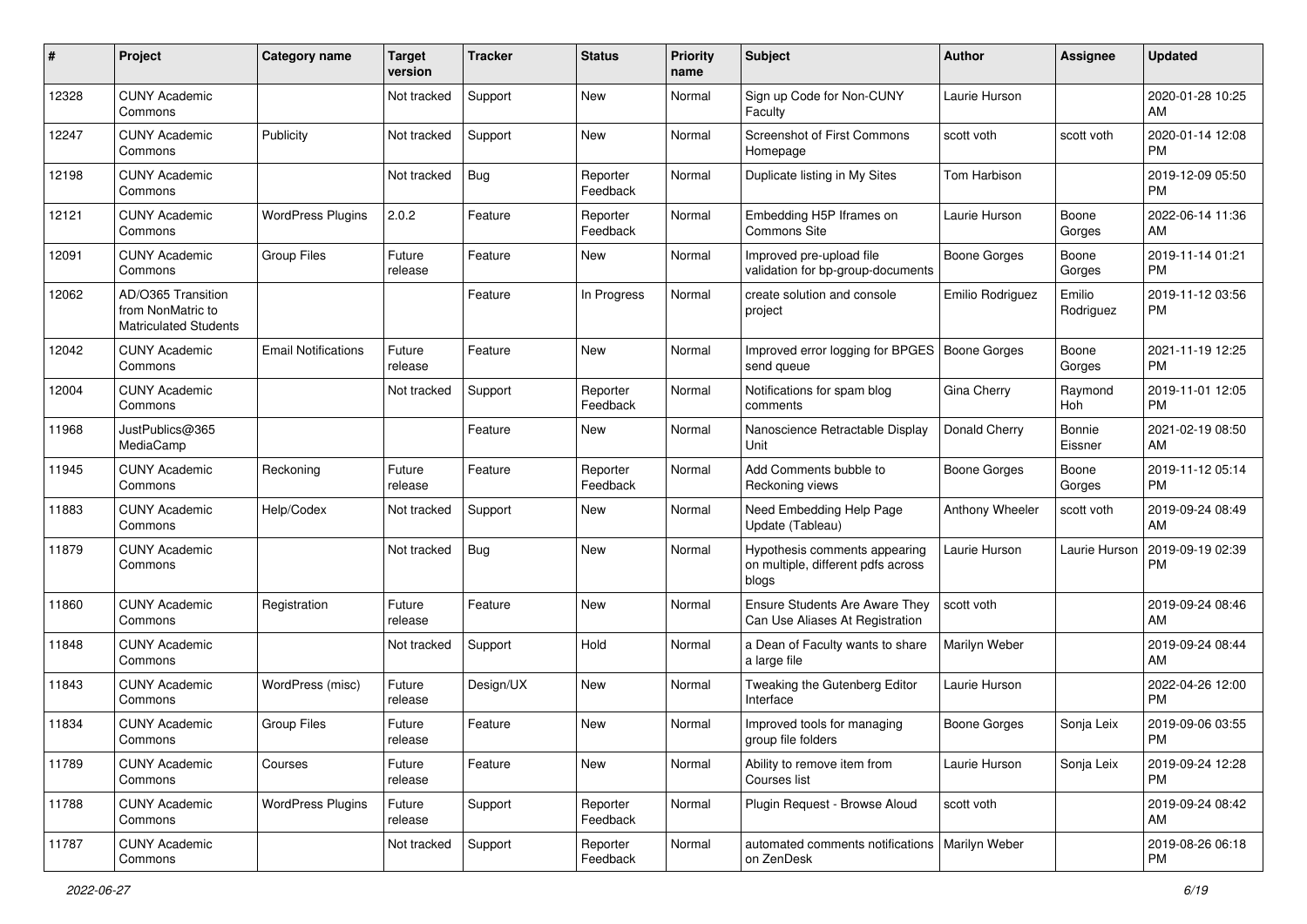| $\#$  | Project                         | <b>Category name</b>     | <b>Target</b><br>version | <b>Tracker</b> | <b>Status</b>        | <b>Priority</b><br>name | <b>Subject</b>                                                                       | <b>Author</b>         | <b>Assignee</b>       | <b>Updated</b>                |
|-------|---------------------------------|--------------------------|--------------------------|----------------|----------------------|-------------------------|--------------------------------------------------------------------------------------|-----------------------|-----------------------|-------------------------------|
| 11771 | <b>CUNY Academic</b><br>Commons |                          | Not tracked              | Support        | Reporter<br>Feedback | Normal                  | post displays in sections                                                            | Marilyn Weber         |                       | 2019-08-20 10:34<br>AM        |
| 11649 | <b>CUNY Academic</b><br>Commons | <b>WordPress Plugins</b> | 2.0.2                    | <b>Bug</b>     | In Progress          | Normal                  | CC license displayed on every<br>page                                                | Gina Cherry           | Raymond<br><b>Hoh</b> | 2022-06-14 11:36<br>AM        |
| 11624 | <b>CUNY Academic</b><br>Commons | WordPress (misc)         | Not tracked              | Support        | New                  | Normal                  | Change pages into posts or swap<br>database for a Commons site?                      | Stephen Klein         | Raymond<br>Hoh        | 2019-07-09 11:04<br>AM        |
| 11556 | <b>CUNY Academic</b><br>Commons | Courses                  | Not tracked              | <b>Bug</b>     | Reporter<br>Feedback | Normal                  | Instructor name given in course<br>listing                                           | Tom Harbison          |                       | 2019-06-25 04:12<br><b>PM</b> |
| 11545 | <b>CUNY Academic</b><br>Commons | <b>WordPress Plugins</b> | Not tracked              | Support        | New                  | Normal                  | Twitter searches in WordPress                                                        | Gina Cherry           | Matt Gold             | 2019-09-23 01:03<br>PM        |
| 11531 | <b>CUNY Academic</b><br>Commons | Events                   | Future<br>release        | Feature        | New                  | Normal                  | Main Events calendar should<br>include non-public events that<br>user has access to  | scott voth            | Boone<br>Gorges       | 2019-06-11 10:00<br>AM        |
| 11519 | <b>CUNY Academic</b><br>Commons |                          | Not tracked              | Support        | Assigned             | Normal                  | comment option not appearing                                                         | Marilyn Weber         |                       | 2019-09-24 10:28<br>AM        |
| 11517 | <b>CUNY Academic</b><br>Commons |                          | Not tracked              | Feature        | Assigned             | Normal                  | wp-accessibility plugin should not<br>strip 'target=" blank" by default              | Boone Gorges          | Laurie Hurson         | 2019-09-24 09:57<br>AM        |
| 11509 | <b>CUNY Academic</b><br>Commons |                          | Not tracked              | Support        | Reporter<br>Feedback | Normal                  | deleted Page causing a Menu<br>problem?                                              | Marilyn Weber         |                       | 2019-06-04 09:54<br>AM        |
| 11496 | <b>CUNY Academic</b><br>Commons | <b>Public Portfolio</b>  | 1.15.2                   | Support        | New                  | Normal                  | Replace Twitter Icon on Member<br>Portfolio page                                     | scott voth            | Boone<br>Gorges       | 2019-06-06 01:03<br><b>PM</b> |
| 11493 | <b>CUNY Academic</b><br>Commons | Domain Mapping           | Not tracked              | Support        | Reporter<br>Feedback | Normal                  | Domain Mapping Request - Talia<br>Schaffer                                           | scott voth            | Matt Gold             | 2019-08-06 08:39<br>AM        |
| 11449 | <b>CUNY Academic</b><br>Commons | WordPress - Media        | Not tracked              | Support        | Reporter<br>Feedback | Normal                  | Cloning Media Library for JITP<br>from Staging to Production Site                    | <b>Patrick DeDauw</b> | Boone<br>Gorges       | 2019-05-13 12:00<br><b>PM</b> |
| 11415 | <b>CUNY Academic</b><br>Commons | <b>WordPress Plugins</b> | Not tracked              | <b>Bug</b>     | Reporter<br>Feedback | Normal                  | <b>Blog Subscriptions in Jetpack</b>                                                 | Laurie Hurson         |                       | 2019-05-14 10:34<br>AM        |
| 11393 | <b>CUNY Academic</b><br>Commons |                          | Not tracked              | Publicity      | New                  | Normal                  | After 1.15 release, ceate a hero<br>slide and post about adding a site<br>to a group | scott voth            | Patrick<br>Sweeney    | 2019-05-14 10:32<br>AM        |
| 11392 | <b>CUNY Academic</b><br>Commons |                          | Future<br>release        | <b>Bug</b>     | New                  | Normal                  | Migrate users away from<br><b>StatPress</b>                                          | <b>Boone Gorges</b>   |                       | 2019-04-23 03:53<br><b>PM</b> |
| 11386 | <b>CUNY Academic</b><br>Commons | WordPress - Media        | Not tracked              | Support        | Reporter<br>Feedback | Normal                  | disappearing images                                                                  | scott voth            | Boone<br>Gorges       | 2019-05-14 10:32<br>AM        |
| 11243 | <b>CUNY Academic</b><br>Commons | BuddyPress (misc)        | Future<br>release        | Bug            | New                  | Normal                  | Audit bp-custom.php                                                                  | Raymond Hoh           | Raymond<br>Hoh        | 2022-04-26 11:59<br>AM        |
| 11149 | <b>CUNY Academic</b><br>Commons |                          | Not tracked              | Support        | Reporter<br>Feedback | Normal                  | comments getting blocked                                                             | Marilyn Weber         | Raymond<br>Hoh        | 2019-03-26 11:40<br>AM        |
| 11131 | <b>CUNY Academic</b><br>Commons |                          | Future<br>release        | Feature        | Reporter<br>Feedback | Normal                  | Image Annotation Plugins                                                             | Laurie Hurson         |                       | 2019-02-26 11:33<br>AM        |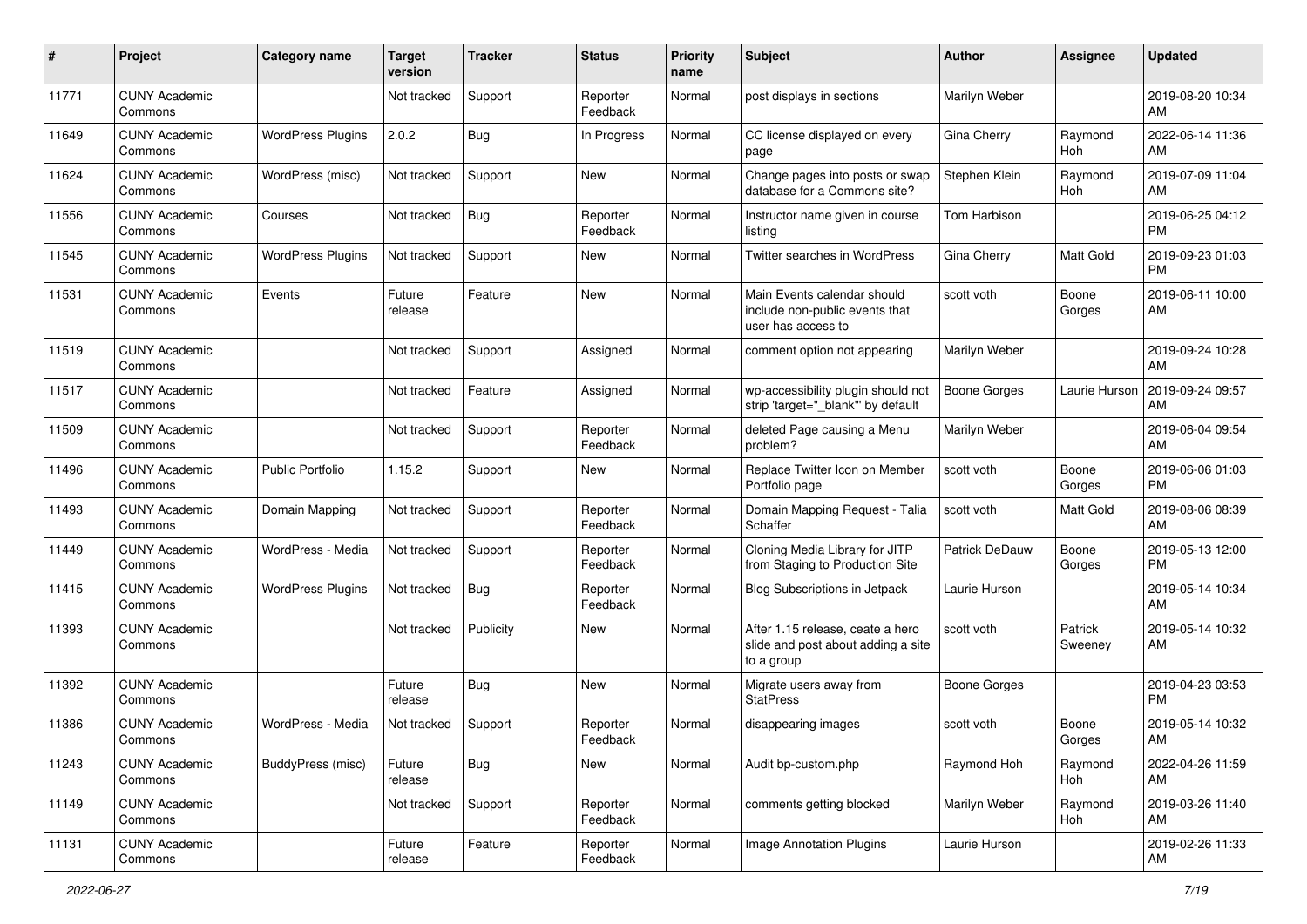| #     | Project                         | <b>Category name</b>        | <b>Target</b><br>version | <b>Tracker</b> | <b>Status</b>        | <b>Priority</b><br>name | Subject                                                                                                      | Author                  | Assignee        | <b>Updated</b>                |
|-------|---------------------------------|-----------------------------|--------------------------|----------------|----------------------|-------------------------|--------------------------------------------------------------------------------------------------------------|-------------------------|-----------------|-------------------------------|
| 11120 | <b>CUNY Academic</b><br>Commons | <b>WordPress Plugins</b>    | Not tracked              | <b>Bug</b>     | Reporter<br>Feedback | Normal                  | Events Manager Events Not<br>Showing Up                                                                      | Mark Webb               |                 | 2019-02-27 04:10<br><b>PM</b> |
| 11077 | <b>CUNY Academic</b><br>Commons | Events                      | Not tracked              | Feature        | Reporter<br>Feedback | Normal                  | Show event category description<br>in event list view                                                        | Raffi<br>Khatchadourian |                 | 2019-02-12 10:38<br><b>PM</b> |
| 11024 | <b>CUNY Academic</b><br>Commons | WordPress (misc)            | Future<br>release        | Bug            | New                  | Normal                  | Subsites should not show "you<br>should update your .htaccess<br>now" notice after permalink setting<br>save | <b>Boone Gorges</b>     |                 | 2019-01-28 01:35<br><b>PM</b> |
| 10982 | <b>CUNY Academic</b><br>Commons | Domain Mapping              | Not tracked              | Support        | Reporter<br>Feedback | Normal                  | <b>CNAME</b> question                                                                                        | scott voth              |                 | 2019-01-22 04:29<br><b>PM</b> |
| 10839 | <b>CUNY Academic</b><br>Commons | About page                  | Not tracked              | Support        | New                  | Normal                  | <b>Mission Statement Needs</b><br>Revision                                                                   | scott voth              | Matt Gold       | 2018-12-26 10:58<br>AM        |
| 10794 | <b>CUNY Academic</b><br>Commons | Performance                 | Not tracked              | Bug            | New                  | Normal                  | Memcached connection<br>occasionally breaks                                                                  | Boone Gorges            | Boone<br>Gorges | 2018-12-06 03:30<br><b>PM</b> |
| 10769 | <b>CUNY Academic</b><br>Commons | <b>WordPress Themes</b>     | Not tracked              | <b>Bug</b>     | Reporter<br>Feedback | Normal                  | 2011 Theme Sidebar                                                                                           | Mark Webb               |                 | 2018-12-04 04:09<br><b>PM</b> |
| 10659 | <b>CUNY Academic</b><br>Commons | Group Forums                | Future<br>release        | Feature        | Assigned             | Normal                  | Post to multiple groups via email                                                                            | <b>Matt Gold</b>        | Raymond<br>Hoh  | 2018-11-15 12:54<br>AM        |
| 10657 | <b>CUNY Academic</b><br>Commons |                             | Not tracked              | Support        | Reporter<br>Feedback | Normal                  | child theme problems                                                                                         | Marilyn Weber           |                 | 2018-11-08 01:19<br><b>PM</b> |
| 10580 | <b>CUNY Academic</b><br>Commons | Information<br>Architecture | Future<br>release        | Design/UX      | <b>New</b>           | Normal                  | Primary nav item review                                                                                      | <b>Boone Gorges</b>     | Sara Cannon     | 2021-11-19 12:37<br>PM        |
| 10439 | <b>CUNY Academic</b><br>Commons | Design                      | 2.1.0                    | Design/UX      | New                  | Normal                  | Create Style Guide for Commons                                                                               | Sonja Leix              | Sara Cannon     | 2022-06-23 06:20<br><b>PM</b> |
| 10380 | <b>CUNY Academic</b><br>Commons | WordPress (misc)            | Future<br>release        | Feature        | In Progress          | Normal                  | Remove blacklisted plugins                                                                                   | <b>Boone Gorges</b>     |                 | 2022-04-26 12:00<br><b>PM</b> |
| 10368 | <b>CUNY Academic</b><br>Commons |                             | Future<br>release        | Feature        | Assigned             | Normal                  | Use ORCID data to populate<br>academic profile page                                                          | Stephen Francoeur       | Boone<br>Gorges | 2018-09-25 01:53<br><b>PM</b> |
| 10354 | <b>CUNY Academic</b><br>Commons | <b>Public Portfolio</b>     | Future<br>release        | Feature        | New                  | Normal                  | Opt out of Having a Profile Page                                                                             | scott voth              | Chris Stein     | 2020-05-12 10:43<br>AM        |
| 10273 | <b>CUNY Academic</b><br>Commons | Registration                | Not tracked              | Support        | Reporter<br>Feedback | Normal                  | users combining CF and campus<br>address                                                                     | Marilyn Weber           |                 | 2019-09-18 10:58<br>AM        |
| 10262 | <b>CUNY Academic</b><br>Commons |                             | Not tracked              | i Bug          | Reporter<br>Feedback | Normal                  | Newsletter Plugin: Broken Image<br>at Bottom of All Newsletters                                              | Mark Webb               | Raymond<br>Hoh  | 2018-08-30 05:17<br>PM        |
| 10226 | <b>CUNY Academic</b><br>Commons | Courses                     | Future<br>release        | Feature        | New                  | Normal                  | Add "My Courses" to drop down<br>list                                                                        | scott voth              | Boone<br>Gorges | 2021-11-19 12:42<br><b>PM</b> |
| 10040 | <b>CUNY Academic</b><br>Commons | WordPress (misc)            | Not tracked              | <b>Bug</b>     | Reporter<br>Feedback | Normal                  | User doesn't see full list of themes   Matt Gold                                                             |                         | Boone<br>Gorges | 2018-07-25 10:12<br>AM        |
| 9979  | <b>CUNY Academic</b><br>Commons | <b>Email Notifications</b>  | Not tracked              | <b>Bug</b>     | Reporter<br>Feedback | Normal                  | Reports of slow email activation<br>emails                                                                   | Matt Gold               | Boone<br>Gorges | 2018-08-29 09:40<br>PM        |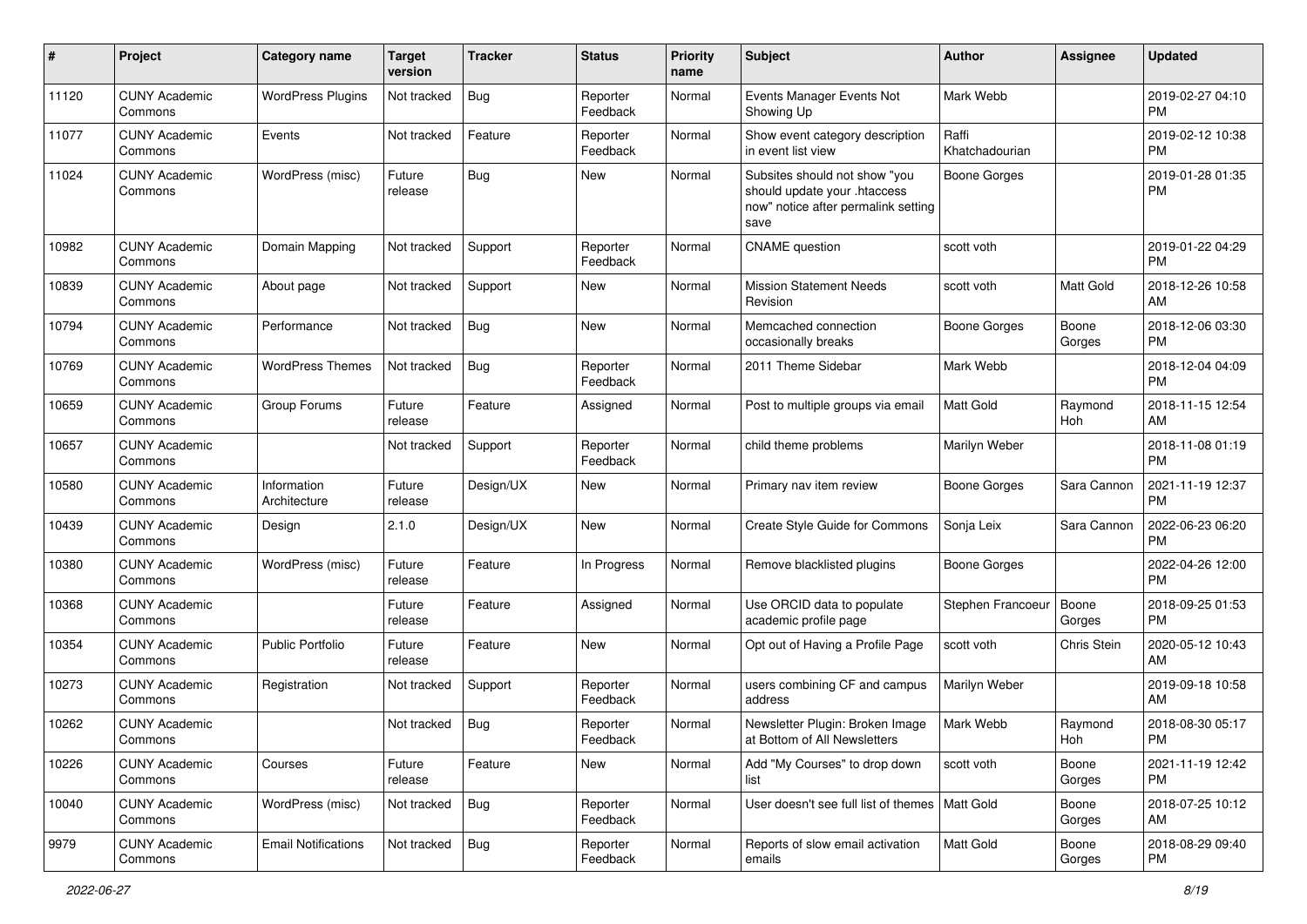| #    | Project                         | <b>Category name</b>     | <b>Target</b><br>version | <b>Tracker</b> | <b>Status</b>        | <b>Priority</b><br>name | <b>Subject</b>                                                                                                                               | Author                  | <b>Assignee</b>  | <b>Updated</b>                |
|------|---------------------------------|--------------------------|--------------------------|----------------|----------------------|-------------------------|----------------------------------------------------------------------------------------------------------------------------------------------|-------------------------|------------------|-------------------------------|
| 9947 | <b>CUNY Academic</b><br>Commons | <b>WordPress Plugins</b> | Future<br>release        | Feature        | Reporter<br>Feedback | Normal                  | Install H5P quiz plugin                                                                                                                      | Matt Gold               | Boone<br>Gorges  | 2018-09-11 11:01<br>AM        |
| 9941 | <b>CUNY Academic</b><br>Commons | Wiki                     | Not tracked              | Support        | Assigned             | Normal                  | Wiki functionality                                                                                                                           | <b>Matt Gold</b>        | Boone<br>Gorges  | 2018-06-26 10:57<br>AM        |
| 9926 | <b>CUNY Academic</b><br>Commons | <b>WordPress Plugins</b> | Future<br>release        | Bug            | New                  | Normal                  | twitter-mentions-as-comments<br>cron jobs can run long                                                                                       | <b>Boone Gorges</b>     | Boone<br>Gorges  | 2018-10-24 12:34<br><b>PM</b> |
| 9908 | <b>CUNY Academic</b><br>Commons |                          | Not tracked              | Feature        | <b>New</b>           | Normal                  | Is it possible to send email<br>updates to users (or an email<br>address not on the list) for only a<br>single page AFTER being<br>prompted? | <b>Michael Shields</b>  | scott voth       | 2018-06-11 01:34<br>РM        |
| 9895 | <b>CUNY Academic</b><br>Commons | Onboarding               | Future<br>release        | Feature        | Assigned             | Normal                  | Add "Accept Invitation"<br>link/button/function to Group<br>and/or Site invitation emails?                                                   | Luke Waltzer            | Boone<br>Gorges  | 2018-06-07 12:42<br><b>PM</b> |
| 9835 | <b>CUNY Academic</b><br>Commons | Group Forums             | Future<br>release        | Bug            | Assigned             | Normal                  | add a "like" function?                                                                                                                       | Marilyn Weber           | Erik Trainer     | 2018-06-05 01:49<br><b>PM</b> |
| 9729 | <b>CUNY Academic</b><br>Commons | <b>SEO</b>               | Not tracked              | Support        | New                  | Normal                  | 503 Errors showing on<br>newlaborforum.cuny.edu                                                                                              | Diane Krauthamer        | Raymond<br>Hoh   | 2018-05-22 04:48<br>РM        |
| 9720 | <b>CUNY Academic</b><br>Commons | Authentication           | Future<br>release        | Feature        | <b>New</b>           | Normal                  | The Commons should be an<br>oAuth provider                                                                                                   | <b>Boone Gorges</b>     |                  | 2019-03-01 02:04<br><b>PM</b> |
| 9643 | <b>CUNY Academic</b><br>Commons | Publicity                | Not tracked              | Feature        | <b>New</b>           | Normal                  | Create a page on the Commons<br>for logos etc.                                                                                               | Stephen Real            | Stephen Real     | 2018-04-24 10:53<br>AM        |
| 9515 | <b>CUNY Academic</b><br>Commons | <b>WordPress Plugins</b> | Not tracked              | Bug            | Reporter<br>Feedback | Normal                  | Text to Speech plugin - "More<br>Slowly" checkbox not working                                                                                | scott voth              | Boone<br>Gorges  | 2018-06-13 02:26<br><b>PM</b> |
| 9420 | <b>CUNY Academic</b><br>Commons | cuny.is                  | Not tracked              | Feature        | New                  | Normal                  | Request for http://cuny.is/streams                                                                                                           | Raffi<br>Khatchadourian | Marilyn<br>Weber | 2018-04-02 10:08<br>AM        |
| 9346 | <b>CUNY Academic</b><br>Commons | WordPress (misc)         | Not tracked              | Bug            | New                  | Normal                  | Clone cetls.bmcc.cuny.edu for<br>development                                                                                                 | Owen Roberts            | Raymond<br>Hoh   | 2018-03-06 05:35<br><b>PM</b> |
| 9289 | <b>CUNY Academic</b><br>Commons | <b>WordPress Plugins</b> | Future<br>release        | <b>Bug</b>     | Reporter<br>Feedback | Normal                  | Email Users Plugin                                                                                                                           | Laurie Hurson           | Boone<br>Gorges  | 2018-10-24 12:34<br><b>PM</b> |
| 9211 | <b>CUNY Academic</b><br>Commons | <b>WordPress Plugins</b> | Future<br>release        | Support        | Reporter<br>Feedback | Normal                  | Auto-Role Setting in Forum Plugin<br>Causing Some Confusion                                                                                  | <b>Luke Waltzer</b>     | Boone<br>Gorges  | 2018-03-13 11:44<br>AM        |
| 9207 | <b>CUNY Academic</b><br>Commons |                          | Future<br>release        | Support        | Reporter<br>Feedback | Normal                  | display dashboards made in<br>Tableau?                                                                                                       | Marilyn Weber           | Boone<br>Gorges  | 2018-04-10 10:42<br>AM        |
| 9060 | <b>CUNY Academic</b><br>Commons | Commons In A Box         | Not tracked              | <b>Bug</b>     | Hold                 | Normal                  | Problems with CBox image library<br>upload                                                                                                   | Lisa Rhody              | Raymond<br>Hoh   | 2018-01-10 03:26<br><b>PM</b> |
| 9028 | <b>CUNY Academic</b><br>Commons | Onboarding               | Future<br>release        | Feature        | Assigned             | Normal                  | suggest groups to new members<br>during the registration process                                                                             | Matt Gold               | Chris Stein      | 2018-10-24 12:34<br><b>PM</b> |
| 9015 | <b>CUNY Academic</b><br>Commons | Groups (misc)            | Not tracked              | Outreach       | Assigned             | Normal                  | Email group admins the email<br>addresses of their groups                                                                                    | Matt Gold               | Matt Gold        | 2018-01-02 09:54<br>AM        |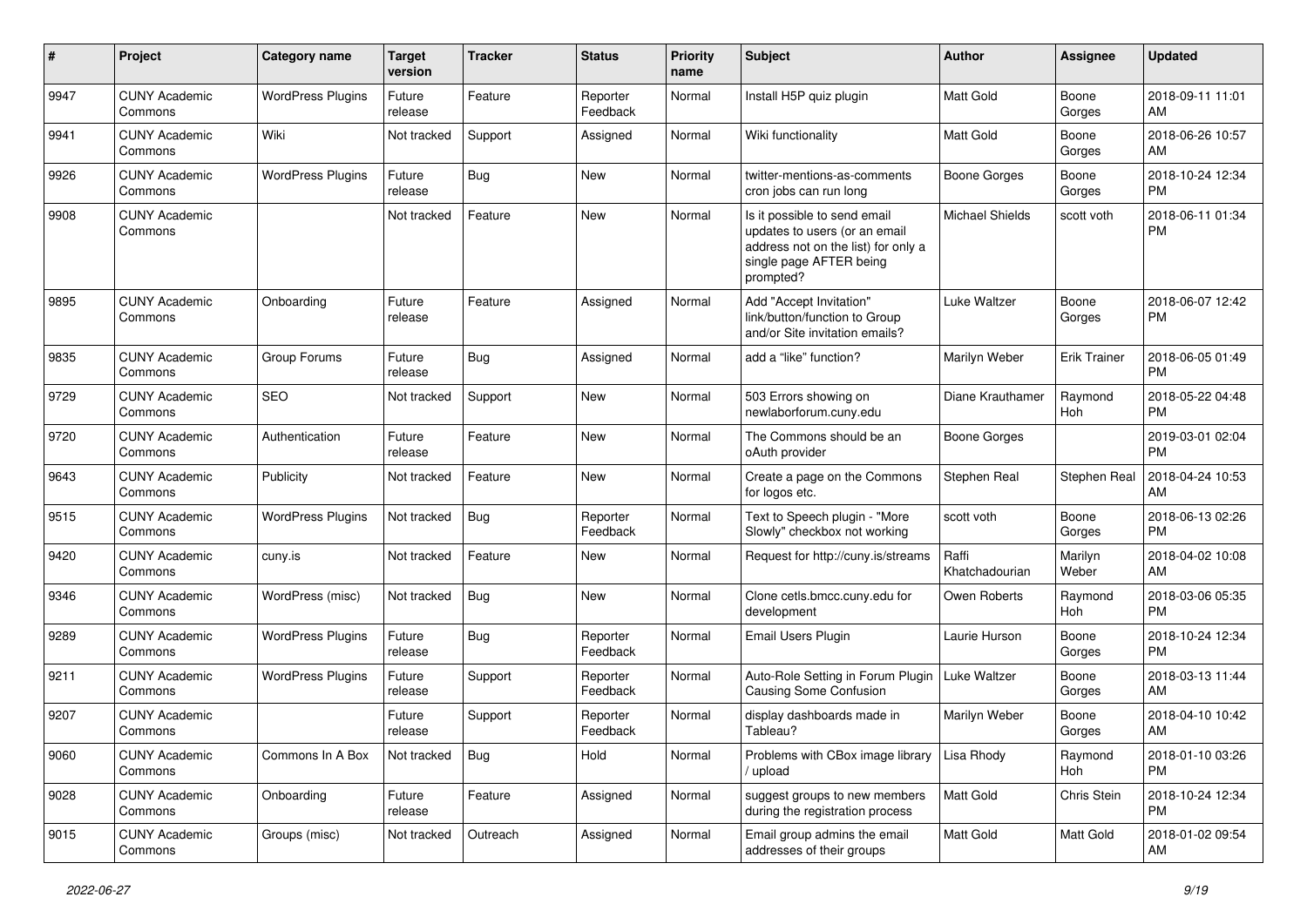| $\#$ | Project                         | <b>Category name</b>      | <b>Target</b><br>version | <b>Tracker</b> | <b>Status</b> | <b>Priority</b><br>name | <b>Subject</b>                                                                        | <b>Author</b>    | <b>Assignee</b>       | <b>Updated</b>                |
|------|---------------------------------|---------------------------|--------------------------|----------------|---------------|-------------------------|---------------------------------------------------------------------------------------|------------------|-----------------------|-------------------------------|
| 8992 | <b>NYCDH Community</b><br>Site  |                           |                          | <b>Bug</b>     | Assigned      | Normal                  | Multiple RBE error reports                                                            | <b>Matt Gold</b> | Raymond<br>Hoh        | 2017-12-11 05:43<br><b>PM</b> |
| 8991 | <b>CUNY Academic</b><br>Commons | Reply By Email            | Not tracked              | Bug            | Hold          | Normal                  | RBE duplicate email message<br>issue                                                  | <b>Matt Gold</b> | Raymond<br>Hoh        | 2018-02-18 08:53<br><b>PM</b> |
| 8976 | <b>CUNY Academic</b><br>Commons | Reply By Email            | Not tracked              | Feature        | Assigned      | Normal                  | Package RBE new topics<br>posting?                                                    | <b>Matt Gold</b> | Raymond<br><b>Hoh</b> | 2017-12-04 02:34<br><b>PM</b> |
| 8902 | <b>CUNY Academic</b><br>Commons | Design                    | Not tracked              | Feature        | Assigned      | Normal                  | Report back on research on<br><b>BuddyPress themes</b>                                | <b>Matt Gold</b> | Michael Smith         | 2017-11-10 12:31<br><b>PM</b> |
| 8901 | <b>CUNY Academic</b><br>Commons | Accessibility             | Future<br>release        | Feature        | Assigned      | Normal                  | Theme analysis for accessibility                                                      | <b>Matt Gold</b> | Boone<br>Gorges       | 2022-04-26 11:59<br>AM        |
| 8900 | <b>CUNY Academic</b><br>Commons | Accessibility             | Future<br>release        | Feature        | Assigned      | Normal                  | Look into tools to enforce<br>accessibility in WP environment                         | <b>Matt Gold</b> | Boone<br>Gorges       | 2022-04-26 11:59<br>AM        |
| 8898 | <b>CUNY Academic</b><br>Commons | Social Paper              | Not tracked              | Feature        | Assigned      | Normal                  | Usage data on docs and social<br>paper                                                | <b>Matt Gold</b> | <b>Matt Gold</b>      | 2017-11-16 11:32<br>AM        |
| 8837 | <b>CUNY Academic</b><br>Commons |                           | Not tracked              | Feature        | Assigned      | Normal                  | Create a form to request info from<br>people requesting premium<br>themes and plugins | <b>Matt Gold</b> | Marilyn<br>Weber      | 2017-11-14 03:35<br>PM        |
| 8836 | <b>CUNY Academic</b><br>Commons | <b>Blogs (BuddyPress)</b> | Future<br>release        | Feature        | Assigned      | Normal                  | Redesign site launch process                                                          | Matt Gold        | Boone<br>Gorges       | 2019-10-03 02:49<br><b>PM</b> |
| 8835 | <b>CUNY Academic</b><br>Commons | <b>Blogs (BuddyPress)</b> | Future<br>release        | Feature        | <b>New</b>    | Normal                  | Extend cuny is shortlinks to sites                                                    | Luke Waltzer     | Boone<br>Gorges       | 2022-04-26 11:59<br>AM        |
| 8756 | <b>CUNY Academic</b><br>Commons | Group Blogs               | Future<br>release        | Feature        | Hold          | Normal                  | Connect multiple blogs to one<br>group?                                               | Matt Gold        | Boone<br>Gorges       | 2017-09-30 10:42<br>AM        |
| 8666 | <b>CUNY Academic</b><br>Commons | Teaching                  | Not tracked              | Documentation  | Assigned      | Normal                  | Create Teaching on the<br><b>Commons Resource Page</b>                                | <b>Matt Gold</b> | Laurie Hurson         | 2019-09-23 03:16<br><b>PM</b> |
| 8607 | <b>CUNY Academic</b><br>Commons |                           | Not tracked              | Support        | <b>New</b>    | Normal                  | Paypal?                                                                               | Marilyn Weber    | Matt Gold             | 2018-05-15 01:37<br><b>PM</b> |
| 8440 | <b>CUNY Academic</b><br>Commons | Onboarding                | Not tracked              | <b>Bug</b>     | <b>New</b>    | Normal                  | Create Test Email Accounts for<br><b>Onboarding Project</b>                           | Stephen Real     | <b>Stephen Real</b>   | 2017-08-01 09:49<br><b>PM</b> |
| 8211 | <b>CUNY Academic</b><br>Commons | <b>WordPress Themes</b>   | Future<br>release        | Feature        | <b>New</b>    | Normal                  | Theme Suggestions: Material<br>Design-Inspired Themes                                 | Margaret Galvan  | Margaret<br>Galvan    | 2017-08-07 02:48<br><b>PM</b> |
| 8078 | <b>CUNY Academic</b><br>Commons | <b>WordPress Plugins</b>  | Future<br>release        | System Upgrade | Assigned      | Normal                  | CommentPress Updates                                                                  | Margaret Galvan  | Christian<br>Wach     | 2017-05-08 03:49<br><b>PM</b> |
| 7981 | <b>CUNY Academic</b><br>Commons | Social Paper              | Future<br>release        | <b>Bug</b>     | <b>New</b>    | Normal                  | Social Paper comments should<br>not go to spam                                        | Luke Waltzer     | Boone<br>Gorges       | 2018-04-16 03:52<br><b>PM</b> |
| 7928 | <b>CUNY Academic</b><br>Commons | Group Forums              | Not tracked              | <b>Bug</b>     | <b>New</b>    | Normal                  | Duplicate Forum post                                                                  | Luke Waltzer     | Raymond<br>Hoh        | 2017-04-11 09:27<br><b>PM</b> |
| 7828 | <b>CUNY Academic</b><br>Commons |                           | Not tracked              | Feature        | Assigned      | Normal                  | Theme Assessment 2017                                                                 | Margaret Galvan  | Margaret<br>Galvan    | 2017-05-02 10:41<br><b>PM</b> |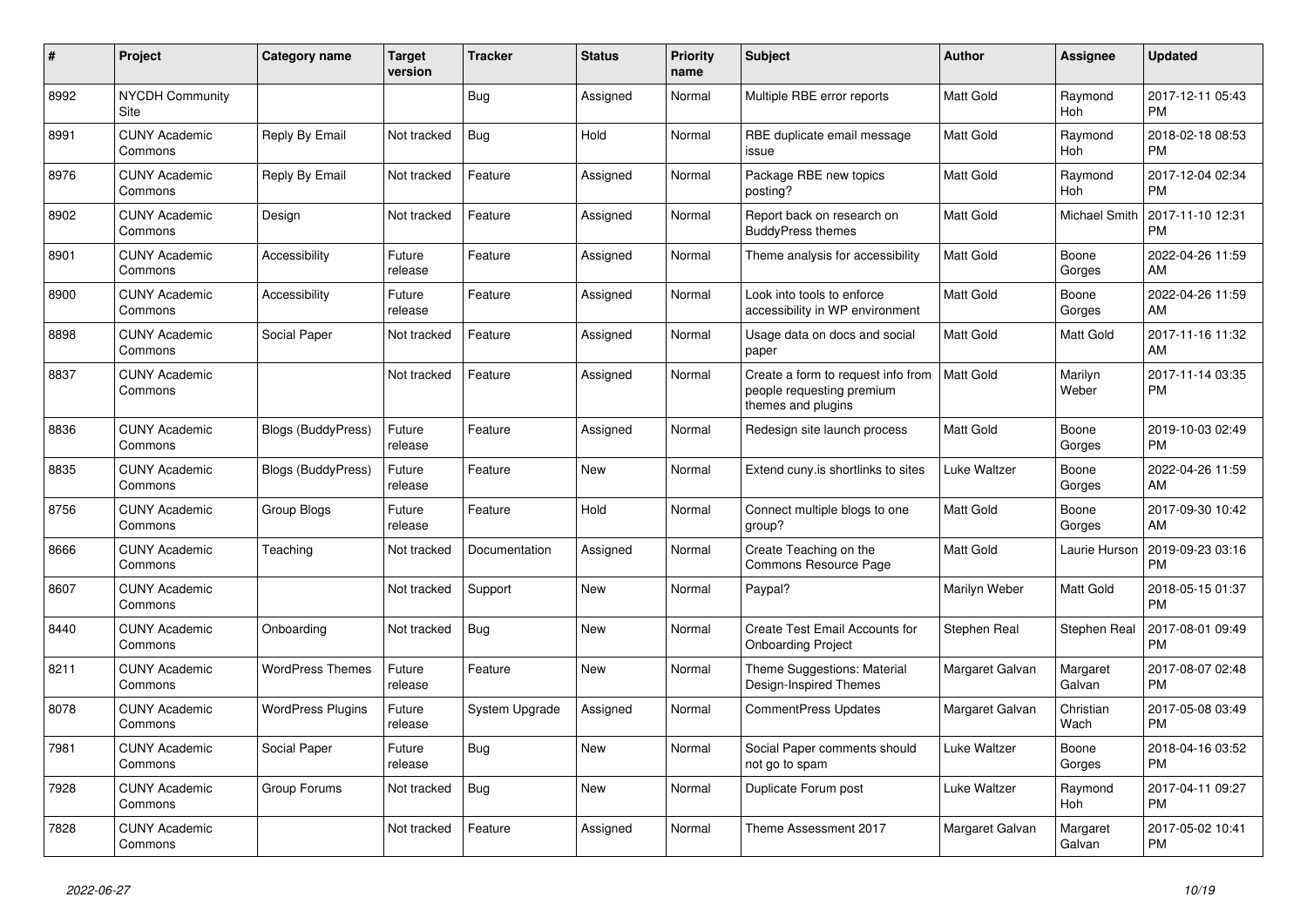| #    | Project                         | <b>Category name</b>       | <b>Target</b><br>version | <b>Tracker</b> | <b>Status</b>        | <b>Priority</b><br>name | Subject                                                                                   | Author              | <b>Assignee</b>       | <b>Updated</b>                |
|------|---------------------------------|----------------------------|--------------------------|----------------|----------------------|-------------------------|-------------------------------------------------------------------------------------------|---------------------|-----------------------|-------------------------------|
| 7663 | <b>CUNY Academic</b><br>Commons | Social Paper               | Future<br>release        | <b>Bug</b>     | New                  | Normal                  | Social Paper notifications not<br>formatted correctly on secondary<br>sites               | <b>Boone Gorges</b> | Boone<br>Gorges       | 2018-04-16 03:52<br>РM        |
| 7624 | <b>CUNY Academic</b><br>Commons | BuddyPress (misc)          | Future<br>release        | Design/UX      | New                  | Normal                  | <b>BP</b> Notifications                                                                   | <b>Luke Waltzer</b> | Paige Dupont          | 2017-02-08 10:43<br>РM        |
| 7115 | <b>CUNY Academic</b><br>Commons | Groups (misc)              | Future<br>release        | Feature        | Reporter<br>Feedback | Normal                  | make licensing info clear during<br>group creation                                        | Matt Gold           | Raymond<br>Hoh        | 2020-12-08 11:32<br>AM        |
| 7022 | <b>CUNY Academic</b><br>Commons | Announcements              | Future<br>release        | Bug            | New                  | Normal                  | Sitewide announcements should<br>be displayed on, and dismissable<br>from, mapped domains | <b>Boone Gorges</b> | Boone<br>Gorges       | 2018-03-22 10:18<br>AM        |
| 6995 | <b>CUNY Academic</b><br>Commons | Home Page                  | Not tracked              | Bug            | Assigned             | Normal                  | member filter on homepage not<br>working                                                  | Matt Gold           | Raymond<br>Hoh        | 2016-12-11 09:46<br>РM        |
| 6755 | <b>CUNY Academic</b><br>Commons | WordPress (misc)           | Future<br>release        | Bug            | New                  | Normal                  | Cannot Deactivate Plugin                                                                  | Laura Kane          |                       | 2016-11-16 01:12<br><b>PM</b> |
| 6671 | <b>CUNY Academic</b><br>Commons | Reply By Email             | Not tracked              | Bug            | Assigned             | Normal                  | "Post too often" RBE error<br>message                                                     | Matt Gold           | Raymond<br><b>Hoh</b> | 2016-11-11 09:55<br>AM        |
| 6665 | <b>CUNY Academic</b><br>Commons |                            | Not tracked              | Publicity      | New                  | Normal                  | Dead Link in 1.10 announcement<br>post                                                    | Paige Dupont        | Stephen Real          | 2016-12-01 03:11<br>РM        |
| 6426 | <b>CUNY Academic</b><br>Commons | Spam/Spam<br>Prevention    | Future<br>release        | Feature        | Assigned             | Normal                  | Force captcha on all comments?                                                            | Matt Gold           | <b>Tahir Butt</b>     | 2016-10-24 02:06<br>РM        |
| 6332 | <b>CUNY Academic</b><br>Commons | WordPress (misc)           | Future<br>release        | Feature        | <b>New</b>           | Normal                  | Allow uploaded files to be marked<br>as private in an ad hoc way                          | <b>Boone Gorges</b> |                       | 2016-10-17 11:41<br><b>PM</b> |
| 6298 | <b>CUNY Academic</b><br>Commons | User Experience            | Not tracked              | Design/UX      | Assigned             | Normal                  | Examine data from survey                                                                  | Matt Gold           | Margaret<br>Galvan    | 2016-10-14 12:16<br><b>PM</b> |
| 6115 | <b>CUNY Academic</b><br>Commons | Publicity                  | Not tracked              | Feature        | Assigned             | Normal                  | create digital signage for GC                                                             | Matt Gold           | scott voth            | 2016-10-11 10:09<br>РM        |
| 6078 | <b>CUNY Academic</b><br>Commons | Blogs (BuddyPress)         | Future<br>release        | Feature        | New                  | Normal                  | <b>Explore Adding Network Blog</b><br>Metadata Plugin                                     | Luke Waltzer        | Luke Waltzer          | 2016-10-11 10:29<br><b>PM</b> |
| 6014 | <b>CUNY Academic</b><br>Commons | Publicity                  | Future<br>release        | Publicity      | Reporter<br>Feedback | Normal                  | Google search listing                                                                     | Matt Gold           | Boone<br>Gorges       | 2016-09-21 03:48<br><b>PM</b> |
| 5992 | <b>CUNY Academic</b><br>Commons | <b>Email Notifications</b> | Future<br>release        | Feature        | New                  | Normal                  | Changing the From line of<br>autogenerated blog emails                                    | Marilyn Weber       |                       | 2018-09-27 05:19<br>PМ        |
| 5955 | <b>CUNY Academic</b><br>Commons | Outreach                   | Future<br>release        | Feature        | Assigned             | Normal                  | Create auto-newsletter for<br>commons members                                             | Matt Gold           | Luke Waltzer          | 2016-08-30 10:34<br>AM        |
| 5827 | <b>CUNY Academic</b><br>Commons | <b>Public Portfolio</b>    | Future<br>release        | Bug            | Assigned             | Normal                  | Academic Interests square<br>bracket links not working                                    | scott voth          | Chris Stein           | 2016-08-11 11:59<br><b>PM</b> |
| 5826 | <b>CUNY Academic</b><br>Commons | <b>WordPress Plugins</b>   | Future<br>release        | Support        | Reporter<br>Feedback | Normal                  | <b>Remove Subscription Options</b><br>plugin from directory                               | Sarah Morgano       | Sarah<br>Morgano      | 2016-10-21 04:14<br><b>PM</b> |
| 5696 | <b>CUNY Academic</b><br>Commons | Events                     | Future<br>release        | Feature        | Assigned             | Normal                  | Events Calendar - display options<br>calendar aggregation                                 | Matt Gold           | Boone<br>Gorges       | 2016-10-13 11:44<br>AM        |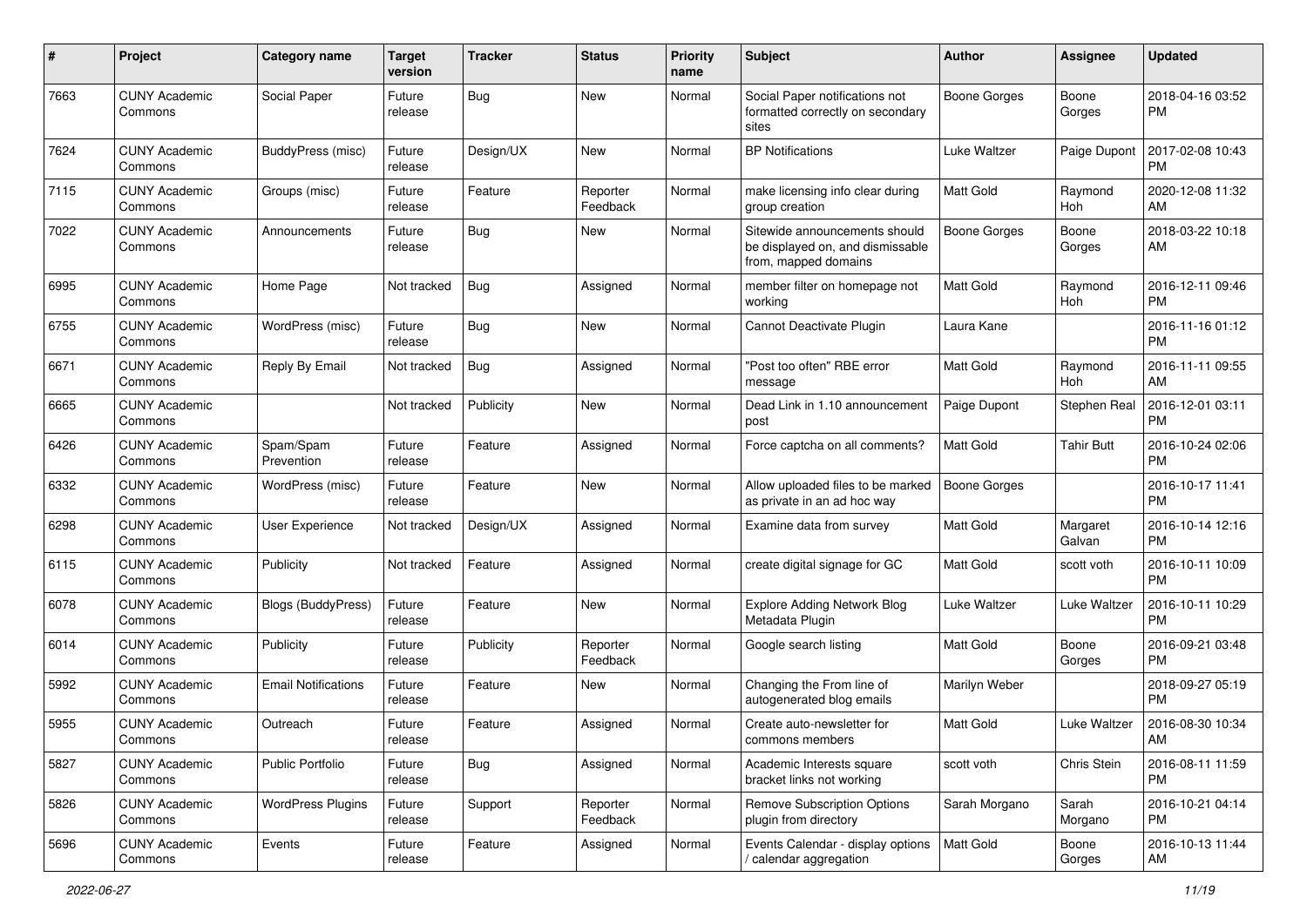| #    | Project                         | Category name          | <b>Target</b><br>version | Tracker    | <b>Status</b>        | <b>Priority</b><br>name | <b>Subject</b>                                                     | <b>Author</b>           | <b>Assignee</b>     | <b>Updated</b>                |
|------|---------------------------------|------------------------|--------------------------|------------|----------------------|-------------------------|--------------------------------------------------------------------|-------------------------|---------------------|-------------------------------|
| 5679 | <b>CUNY Academic</b><br>Commons | Analytics              | Not tracked              | Feature    | <b>New</b>           | Normal                  | Logged In Users for GA                                             | <b>Valerie Townsend</b> | Valerie<br>Townsend | 2016-06-11 09:49<br>AM        |
| 5581 | <b>CUNY Academic</b><br>Commons | Analytics              | Future<br>release        | Feature    | Assigned             | Normal                  | <b>Explore alternatives to Google</b><br>Analytics                 | <b>Matt Gold</b>        | Valerie<br>Townsend | 2020-04-17 03:12<br><b>PM</b> |
| 5489 | <b>CUNY Academic</b><br>Commons | Social Paper           | Future<br>release        | Feature    | <b>New</b>           | Normal                  | Asc/desc sorting for Social Paper<br>directories                   | <b>Boone Gorges</b>     |                     | 2016-04-21 10:06<br><b>PM</b> |
| 5488 | <b>CUNY Academic</b><br>Commons | Social Paper           | Future<br>release        | <b>Bug</b> | <b>New</b>           | Normal                  | Add a "last edited by" field to<br>Social Paper group directories  | Boone Gorges            |                     | 2016-04-21 10:05<br><b>PM</b> |
| 5397 | <b>CUNY Academic</b><br>Commons | Social Paper           | Future<br>release        | Feature    | <b>New</b>           | Normal                  | frustrating to have to<br>enable/disable in SP                     | Marilyn Weber           | Samantha<br>Raddatz | 2016-04-20 03:39<br><b>PM</b> |
| 5317 | <b>CUNY Academic</b><br>Commons | Group Blogs            | Not tracked              | <b>Bug</b> | Reporter<br>Feedback | Normal                  | Notifications of New Post Didn't<br>Come                           | Luke Waltzer            | Samantha<br>Raddatz | 2016-03-21 10:41<br><b>PM</b> |
| 5316 | <b>CUNY Academic</b><br>Commons | <b>User Experience</b> | Future<br>release        | Feature    | Assigned             | Normal                  | Prompt user email address<br>updates                               | <b>Matt Gold</b>        | Stephen Real        | 2016-12-21 03:30<br><b>PM</b> |
| 5298 | <b>CUNY Academic</b><br>Commons |                        | Not tracked              | Publicity  | <b>New</b>           | Normal                  | Survey Pop-Up Text                                                 | Samantha Raddatz        | Samantha<br>Raddatz | 2016-03-22 12:27<br><b>PM</b> |
| 5282 | <b>CUNY Academic</b><br>Commons | Social Paper           | Future<br>release        | <b>Bug</b> | <b>New</b>           | Normal                  | Replying via email directs to<br>paper but not individual comment. | Marilyn Weber           | Raymond<br>Hoh      | 2016-03-02 01:48<br><b>PM</b> |
| 5268 | <b>CUNY Academic</b><br>Commons | Group Forums           | Future<br>release        | <b>Bug</b> | Assigned             | Normal                  | Long-time to post to multiple<br>groups                            | Luke Waltzer            | Daniel Jones        | 2016-09-07 06:31<br><b>PM</b> |
| 5234 | <b>CUNY Academic</b><br>Commons | Membership             | Future<br>release        | Feature    | Assigned             | Normal                  | Write Unconfirmed patch for WP                                     | Boone Gorges            | Boone<br>Gorges     | 2016-10-24 11:18<br>AM        |
| 5225 | <b>CUNY Academic</b><br>Commons | Registration           | Future<br>release        | Feature    | Assigned             | Normal                  | On-boarding Issues                                                 | Luke Waltzer            | Samantha<br>Raddatz | 2016-02-12 02:58<br><b>PM</b> |
| 5205 | <b>CUNY Academic</b><br>Commons | Social Paper           | Future<br>release        | Feature    | <b>New</b>           | Normal                  | Social Paper folders                                               | Marilyn Weber           |                     | 2016-02-11 10:24<br><b>PM</b> |
| 5199 | <b>CUNY Academic</b><br>Commons | Social Paper           | Future<br>release        | Feature    | <b>New</b>           | Normal                  | add tables to the SP editor                                        | Marilyn Weber           |                     | 2016-10-24 11:27<br>AM        |
| 5183 | <b>CUNY Academic</b><br>Commons | Social Paper           | Future<br>release        | Design/UX  | <b>New</b>           | Normal                  | Creating a new paper when<br>viewing an existing paper             | Raffi<br>Khatchadourian | Samantha<br>Raddatz | 2016-02-02 12:09<br><b>PM</b> |
| 5182 | <b>CUNY Academic</b><br>Commons | Social Paper           | Future<br>release        | Design/UX  | <b>New</b>           | Normal                  | 'Publishing" a private paper on<br>social paper?                   | Raffi<br>Khatchadourian | Boone<br>Gorges     | 2016-10-13 04:12<br><b>PM</b> |
| 4986 | <b>CUNY Academic</b><br>Commons | ZenDesk                | Not tracked              | Support    | Assigned             | Normal                  | Prepare documentation for<br>Zendesk re web widget                 | Matt Gold               | Samantha<br>Raddatz | 2016-02-25 03:09<br><b>PM</b> |
| 4980 | <b>CUNY Academic</b><br>Commons | Home Page              | Future<br>release        | Feature    | Assigned             | Normal                  | CAC Featured Content -- Adding<br>Randomization                    | <b>Matt Gold</b>        | Boone<br>Gorges     | 2016-12-12 03:01<br><b>PM</b> |
| 4972 | <b>CUNY Academic</b><br>Commons | Analytics              | Not tracked              | Bug        | <b>New</b>           | Normal                  | <b>Newsletter Analytics</b>                                        | Stephen Real            | <b>Matt Gold</b>    | 2015-12-09 12:54<br><b>PM</b> |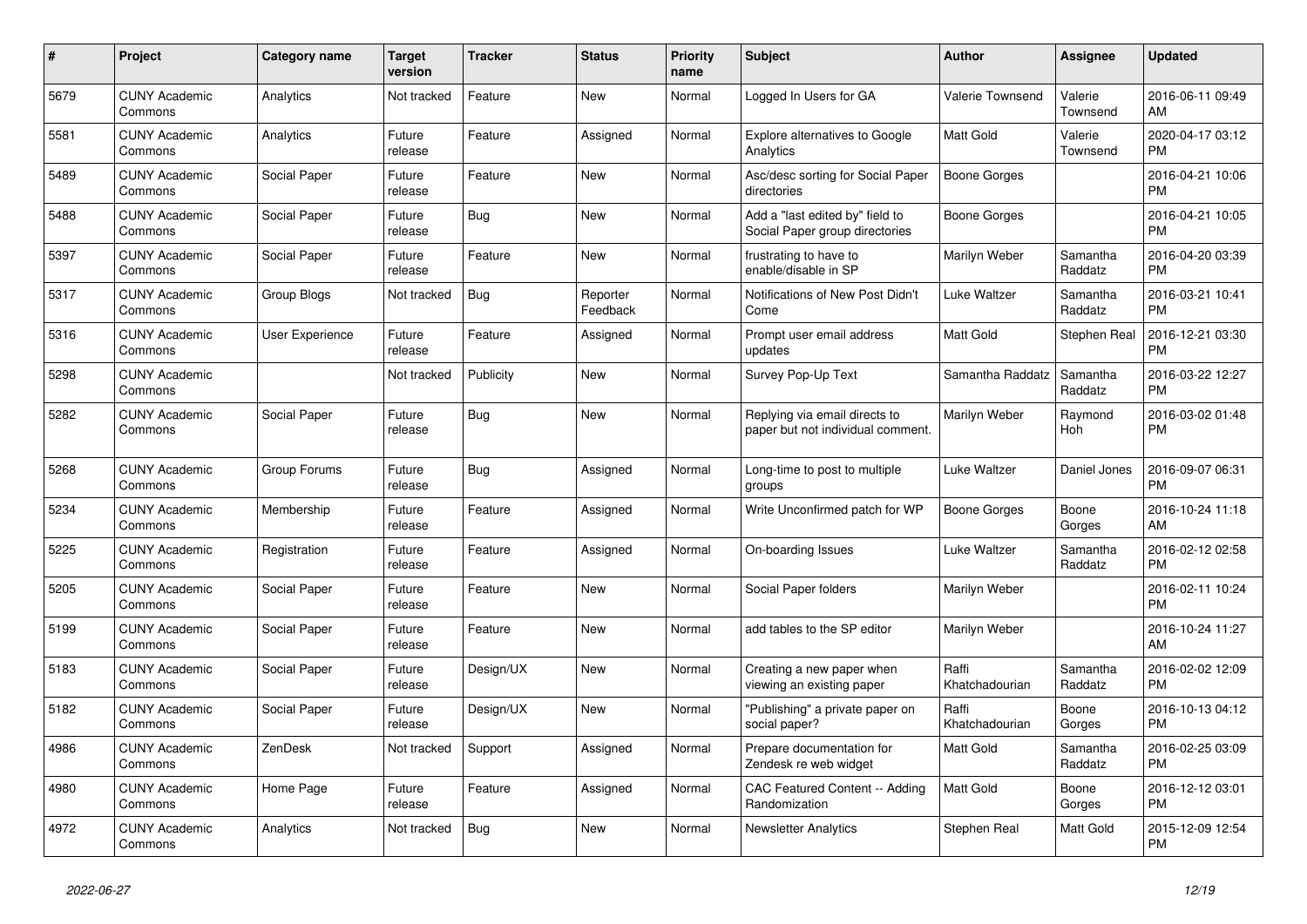| #    | Project                         | <b>Category name</b>    | <b>Target</b><br>version | <b>Tracker</b> | <b>Status</b> | <b>Priority</b><br>name | Subject                                                                           | Author                  | Assignee            | <b>Updated</b>                |
|------|---------------------------------|-------------------------|--------------------------|----------------|---------------|-------------------------|-----------------------------------------------------------------------------------|-------------------------|---------------------|-------------------------------|
| 4903 | <b>CUNY Academic</b><br>Commons | Events                  | Future<br>release        | Design/UX      | Assigned      | Normal                  | Improving visual appearance of<br>event calendars                                 | <b>Matt Gold</b>        | Boone<br>Gorges     | 2016-10-13 11:51<br>AM        |
| 4661 | <b>CUNY Academic</b><br>Commons | <b>User Experience</b>  | Future<br>release        | <b>Bug</b>     | Assigned      | Normal                  | Simplify Events text                                                              | Matt Gold               | Samantha<br>Raddatz | 2015-10-02 09:06<br><b>PM</b> |
| 4635 | <b>CUNY Academic</b><br>Commons | Authentication          | Future<br>release        | Feature        | New           | Normal                  | Allow non-WP authentication                                                       | <b>Boone Gorges</b>     | Sonja Leix          | 2019-03-01 02:05<br><b>PM</b> |
| 4622 | <b>CUNY Academic</b><br>Commons | <b>Public Portfolio</b> | Future<br>release        | Design/UX      | <b>New</b>    | Normal                  | <b>Profile Visibility Settings</b>                                                | Samantha Raddatz        | Samantha<br>Raddatz | 2015-09-21 12:18<br><b>PM</b> |
| 4592 | <b>CUNY Academic</b><br>Commons | Events                  | Future<br>release        | Design/UX      | New           | Normal                  | Event Creation - Venue Dropdown<br>Slow                                           | Samantha Raddatz        | Boone<br>Gorges     | 2015-09-14 04:56<br><b>PM</b> |
| 4481 | <b>CUNY Academic</b><br>Commons | Events                  | Future<br>release        | Feature        | <b>New</b>    | Normal                  | Group admins/mods should have<br>the ability to unlink an event from<br>the group | <b>Boone Gorges</b>     | Boone<br>Gorges     | 2017-04-24 03:53<br><b>PM</b> |
| 4438 | <b>CUNY Academic</b><br>Commons | Events                  | Future<br>release        | Bug            | Assigned      | Normal                  | Events Calendar - Export<br><b>Recurring Events</b>                               | scott voth              | Daniel Jones        | 2016-05-23 04:25<br><b>PM</b> |
| 4404 | <b>CUNY Academic</b><br>Commons | <b>Public Portfolio</b> | Future<br>release        | Design/UX      | Assigned      | Normal                  | Change color of permissions info<br>on portfolio editing interface                | Matt Gold               | Samantha<br>Raddatz | 2015-08-11 05:28<br><b>PM</b> |
| 4388 | <b>CUNY Academic</b><br>Commons | WordPress (misc)        | Future<br>release        | Bug            | Assigned      | Normal                  | Repeated request for<br>authentication.                                           | Alice.Lynn<br>McMichael | Raymond<br>Hoh      | 2015-08-11 07:35<br><b>PM</b> |
| 4253 | <b>CUNY Academic</b><br>Commons | <b>Public Portfolio</b> | Future<br>release        | Design/UX      | New           | Normal                  | Encourage users to add portfolio<br>content                                       | Samantha Raddatz        | Samantha<br>Raddatz | 2015-07-07 11:32<br>AM        |
| 4238 | <b>CUNY Academic</b><br>Commons | Events                  | Future<br>release        | Feature        | Assigned      | Normal                  | Copy Events to Other Groups?                                                      | Matt Gold               | Boone<br>Gorges     | 2015-07-02 10:08<br>AM        |
| 4235 | <b>CUNY Academic</b><br>Commons |                         | Not tracked              | Design/UX      | Assigned      | Normal                  | Explore user experience around<br>comments on forum topics vs<br>docs             | Matt Gold               | Samantha<br>Raddatz | 2015-07-21 10:23<br>AM        |
| 4226 | <b>CUNY Academic</b><br>Commons | <b>BuddyPress Docs</b>  | Future<br>release        | Design/UX      | <b>New</b>    | Normal                  | Add option to connect a Doc with<br>a Group                                       | Samantha Raddatz        | Samantha<br>Raddatz | 2015-09-09 04:08<br><b>PM</b> |
| 4225 | <b>CUNY Academic</b><br>Commons | DiRT Integration        | Future<br>release        | Design/UX      | <b>New</b>    | Normal                  | Add information to DIRT page (in<br>Create a Group)                               | Samantha Raddatz        | <b>Matt Gold</b>    | 2015-06-26 03:14<br><b>PM</b> |
| 4222 | <b>CUNY Academic</b><br>Commons | User Experience         | Future<br>release        | Design/UX      | New           | Normal                  | Add information to 'Delete<br>Account' page                                       | Samantha Raddatz        | scott voth          | 2015-06-26 11:35<br>AM        |
| 4221 | <b>CUNY Academic</b><br>Commons | Group Forums            | Future<br>release        | Design/UX      | Assigned      | Normal                  | Add 'Number of Posts' display<br>option to Forum page                             | Samantha Raddatz        | Samantha<br>Raddatz | 2015-06-26 02:21<br>PM        |
| 4070 | <b>CUNY Academic</b><br>Commons | Analytics               | Not tracked              | Support        | Assigned      | Normal                  | Request for JITP site analytics                                                   | Matt Gold               | Seth Persons        | 2016-02-23 03:09<br>PM        |
| 4053 | <b>CUNY Academic</b><br>Commons | Events                  | Future<br>release        | Feature        | Assigned      | Normal                  | Create new tab for past events                                                    | Matt Gold               | Boone<br>Gorges     | 2015-05-12 02:10<br><b>PM</b> |
| 4027 | <b>CUNY Academic</b><br>Commons | Commons In A Box        | Not tracked              | Design/UX      | Assigned      | Normal                  | Usability review of CBOX update<br>procedures                                     | Matt Gold               | Samantha<br>Raddatz | 2015-05-11 06:36<br>PM        |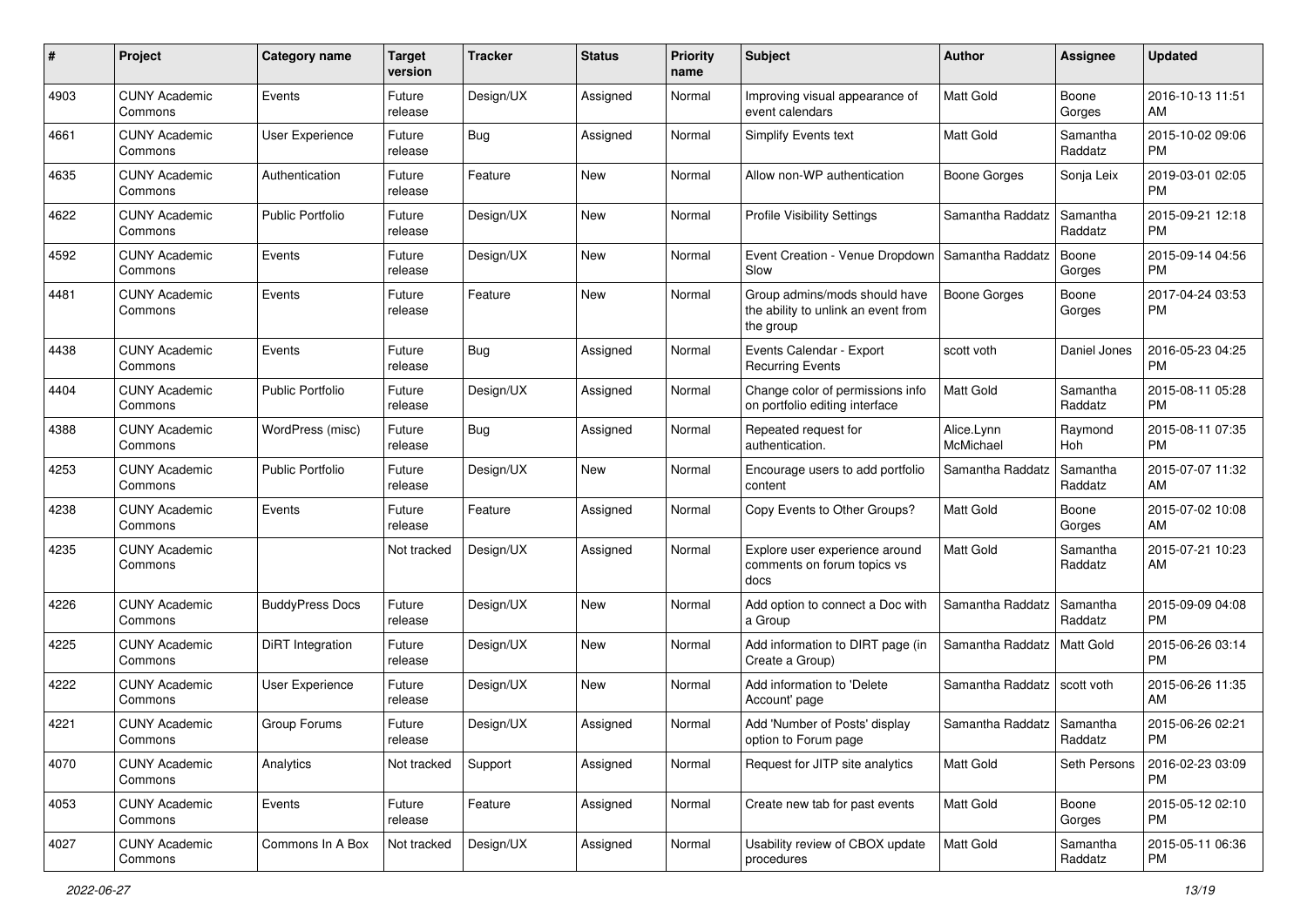| #    | Project                         | <b>Category name</b>     | Target<br>version | <b>Tracker</b> | <b>Status</b> | <b>Priority</b><br>name | <b>Subject</b>                                                         | <b>Author</b>    | <b>Assignee</b>  | <b>Updated</b>                |
|------|---------------------------------|--------------------------|-------------------|----------------|---------------|-------------------------|------------------------------------------------------------------------|------------------|------------------|-------------------------------|
| 3939 | <b>CUNY Academic</b><br>Commons | <b>WordPress Plugins</b> | Future<br>release | Bug            | Hold          | Normal                  | Activity stream support for<br>Co-Authors Plus plugin                  | Raymond Hoh      | Raymond<br>Hoh   | 2015-11-09 06:13<br><b>PM</b> |
| 3770 | <b>CUNY Academic</b><br>Commons | <b>Public Portfolio</b>  | Future<br>release | Feature        | Assigned      | Normal                  | Improve Layout/Formatting of<br>Positions Area on Public<br>Portfolios | <b>Matt Gold</b> | Chris Stein      | 2015-04-01 09:17<br><b>PM</b> |
| 3768 | <b>CUNY Academic</b><br>Commons | <b>Public Portfolio</b>  | Future<br>release | Feature        | Assigned      | Normal                  | Institutions/Past positions on<br>public portfolios                    | Matt Gold        | Boone<br>Gorges  | 2018-04-23 10:44<br>AM        |
| 3759 | <b>CUNY Academic</b><br>Commons | WordPress (misc)         | Future<br>release | Feature        | Assigned      | Normal                  | Review Interface for Adding Users   Matt Gold<br>to Blogs              |                  | Boone<br>Gorges  | 2015-03-24 05:52<br><b>PM</b> |
| 3691 | <b>CUNY Academic</b><br>Commons | <b>WordPress Plugins</b> | Future<br>release | Bug            | <b>New</b>    | Normal                  | <b>WPMU Domain Mapping</b><br>Debugging on cdev                        | Raymond Hoh      | <b>Matt Gold</b> | 2014-12-12 09:04<br>AM        |
| 3662 | <b>CUNY Academic</b><br>Commons | <b>SEO</b>               | Future<br>release | Feature        | Assigned      | Normal                  | Duplicate Content/SEO/Google<br>issues                                 | Matt Gold        | Raymond<br>Hoh   | 2015-04-13 04:37<br><b>PM</b> |
| 3657 | <b>CUNY Academic</b><br>Commons | WordPress (misc)         | Not tracked       | Feature        | <b>New</b>    | Normal                  | Create alert for GC email<br>addresses                                 | Matt Gold        | <b>Matt Gold</b> | 2016-04-14 11:29<br><b>PM</b> |
| 3580 | <b>CUNY Academic</b><br>Commons | Group Blogs              | Future<br>release | Feature        | <b>New</b>    | Normal                  | Multiple blogs per group                                               | Boone Gorges     | Boone<br>Gorges  | 2018-02-20 02:02<br><b>PM</b> |
| 3577 | <b>CUNY Academic</b><br>Commons | My Commons               | Future<br>release | Design/UX      | Assigned      | Normal                  | Replies to items in My Commons                                         | <b>Matt Gold</b> | Raymond<br>Hoh   | 2015-04-09 05:19<br><b>PM</b> |
| 3565 | <b>CUNY Academic</b><br>Commons | My Commons               | Not tracked       | Documentation  | New           | Normal                  | Load Newest inconsistencies                                            | Chris Stein      | scott voth       | 2015-11-09 01:16<br><b>PM</b> |
| 3536 | <b>CUNY Academic</b><br>Commons | My Commons               | Future<br>release | Feature        | Assigned      | Normal                  | Infinite Scroll on My Commons<br>page                                  | Matt Gold        | Raymond<br>Hoh   | 2015-04-13 04:42<br><b>PM</b> |
| 3524 | <b>CUNY Academic</b><br>Commons | Documentation            | Not tracked       | Documentation  | Assigned      | Normal                  | Post describing all you can do<br>when starting up a new<br>blog/group | <b>Matt Gold</b> | scott voth       | 2014-10-04 12:56<br><b>PM</b> |
| 3517 | <b>CUNY Academic</b><br>Commons | My Commons               | Future<br>release | Feature        | Assigned      | Normal                  | Mute/Unmute My Commons<br>updates                                      | Matt Gold        | Raymond<br>Hoh   | 2015-11-09 01:19<br><b>PM</b> |
| 3511 | <b>CUNY Academic</b><br>Commons | Publicity                | 1.7               | Publicity      | Assigned      | Normal                  | Social media for 1.7                                                   | Micki Kaufman    | Sarah<br>Morgano | 2014-10-14 03:32<br><b>PM</b> |
| 3510 | <b>CUNY Academic</b><br>Commons | Publicity                | 1.7               | Publicity      | Assigned      | Normal                  | Post on the News Blog re: 'My<br>Commons'                              | Micki Kaufman    | Sarah<br>Morgano | 2014-10-15 11:18<br>AM        |
| 3509 | <b>CUNY Academic</b><br>Commons | Publicity                | 1.7               | Publicity      | <b>New</b>    | Normal                  | Create 1.7 digital signage imagery                                     | Micki Kaufman    | Marilyn<br>Weber | 2014-10-01 12:40<br><b>PM</b> |
| 3506 | <b>CUNY Academic</b><br>Commons | Publicity                | 1.7               | Publicity      | New           | Normal                  | Prepare 1.7 email messaging                                            | Micki Kaufman    | Micki<br>Kaufman | 2014-10-01 12:36<br><b>PM</b> |
| 3492 | <b>CUNY Academic</b><br>Commons | <b>WordPress Themes</b>  | Future<br>release | Support        | Assigned      | Normal                  | Add CBOX theme to the<br>Commons                                       | scott voth       | Raymond<br>Hoh   | 2014-10-08 05:55<br><b>PM</b> |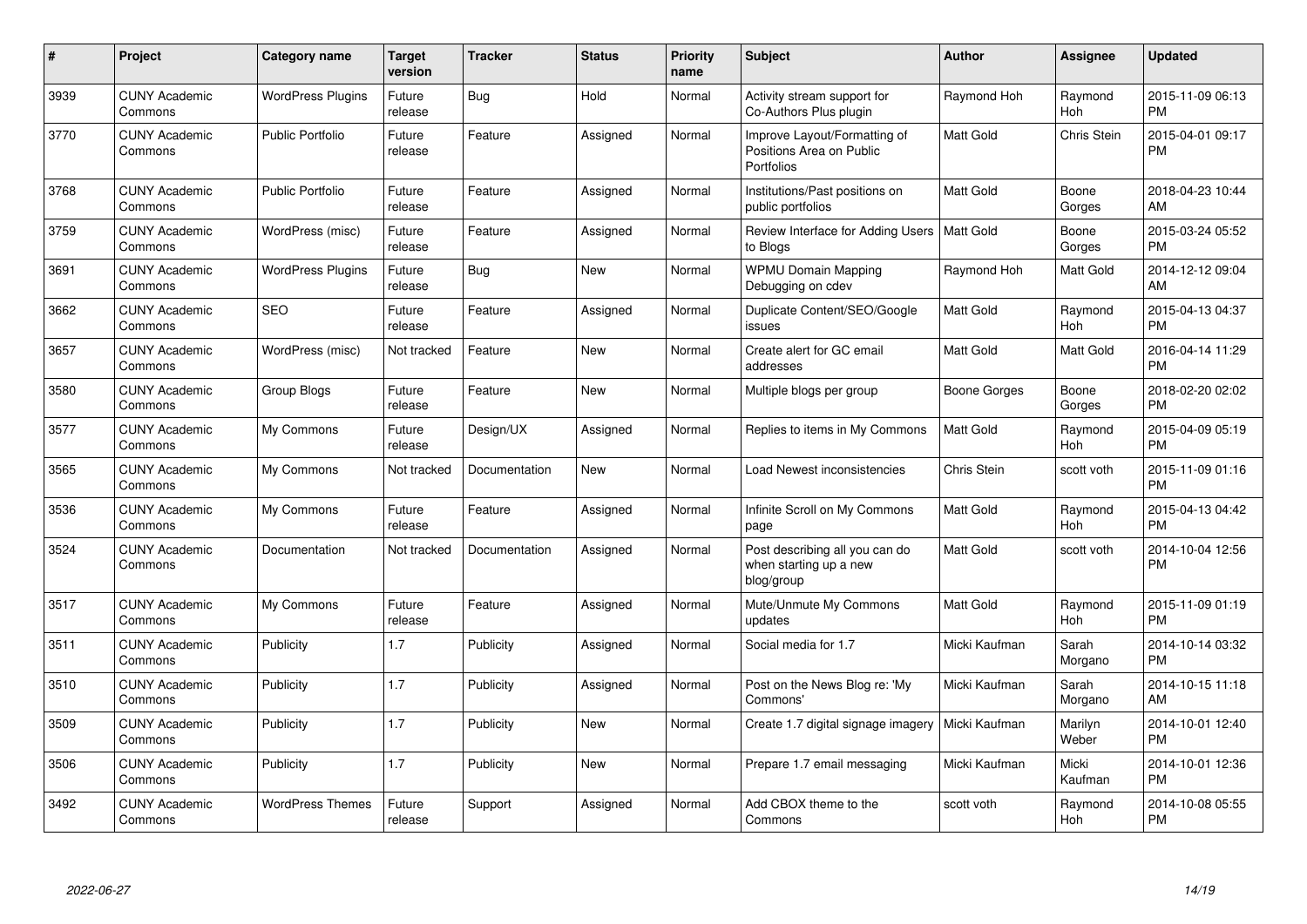| #    | Project                         | <b>Category name</b>    | <b>Target</b><br>version | <b>Tracker</b> | <b>Status</b>       | <b>Priority</b><br>name | <b>Subject</b>                                                                 | <b>Author</b>    | Assignee            | <b>Updated</b>                |
|------|---------------------------------|-------------------------|--------------------------|----------------|---------------------|-------------------------|--------------------------------------------------------------------------------|------------------|---------------------|-------------------------------|
| 3475 | <b>CUNY Academic</b><br>Commons | Events                  | Future<br>release        | Feature        | Assigned            | Normal                  | Request to add plugin to<br>streamline room<br>booking/appointment booking     | Naomi Barrettara | Boone<br>Gorges     | 2014-12-01 05:14<br><b>PM</b> |
| 3473 | <b>CUNY Academic</b><br>Commons | <b>User Experience</b>  | Future<br>release        | Feature        | Assigned            | Normal                  | Commons profile: Add help info<br>about "Positions" replacing "title"          | Keith Miyake     | Samantha<br>Raddatz | 2015-11-09 02:28<br><b>PM</b> |
| 3458 | <b>CUNY Academic</b><br>Commons | Groups (misc)           | Future<br>release        | Feature        | Assigned            | Normal                  | Filter Members of Group by<br>Campus                                           | Michael Smith    | Samantha<br>Raddatz | 2014-09-26 08:32<br><b>PM</b> |
| 3419 | <b>CUNY Academic</b><br>Commons | Group Invitations       | 1.6.14                   | <b>Bug</b>     | Testing<br>Required | Normal                  | Neatening the display of<br>messages on group requests                         | <b>Matt Gold</b> | Boone<br>Gorges     | 2014-09-01 09:29<br><b>PM</b> |
| 3369 | <b>CUNY Academic</b><br>Commons | Reply By Email          | Not tracked              | Outreach       | Hold                | Normal                  | Release reply by email to WP<br>plugin directory                               | Matt Gold        | Raymond<br>Hoh      | 2016-03-01 12:46<br><b>PM</b> |
| 3330 | <b>CUNY Academic</b><br>Commons | My Commons              | Future<br>release        | Feature        | Assigned            | Normal                  | "Commons Information" tool                                                     | Boone Gorges     | Chris Stein         | 2014-09-22 08:46<br><b>PM</b> |
| 3308 | <b>CUNY Academic</b><br>Commons | Group Invitations       | Future<br>release        | Feature        | Assigned            | Normal                  | Allow members to rescind group<br>invitations                                  | Matt Gold        | Boone<br>Gorges     | 2015-04-01 08:53<br><b>PM</b> |
| 3220 | <b>CUNY Academic</b><br>Commons | <b>Public Portfolio</b> | Future<br>release        | Feature        | Assigned            | Normal                  | Add indent/outdent option to<br>Formatting Buttons on Profile<br>Page          | <b>Matt Gold</b> | Boone<br>Gorges     | 2014-05-21 10:39<br><b>PM</b> |
| 3193 | <b>CUNY Academic</b><br>Commons | Group Forums            | Future<br>release        | Feature        | Assigned            | Normal                  | bbPress 2.x dynamic roles and<br><b>RBE</b>                                    | Boone Gorges     | Boone<br>Gorges     | 2014-09-30 01:30<br><b>PM</b> |
| 3192 | <b>CUNY Academic</b><br>Commons | Group Forums            | Future<br>release        | Feature        | Assigned            | Normal                  | Customizable forum views for<br>bbPress 2.x group forums                       | Boone Gorges     | Raymond<br>Hoh      | 2015-11-09 12:47<br><b>PM</b> |
| 3090 | <b>CUNY Academic</b><br>Commons | Twitter page            | Future<br>release        | Feature        | Assigned            | Normal                  | Prevent Retweets from showing<br>up on Commons twitter page                    | <b>Matt Gold</b> | <b>Tahir Butt</b>   | 2016-10-24 11:31<br>AM        |
| 3059 | <b>CUNY Academic</b><br>Commons | Group Forums            | Future<br>release        | Design/UX      | <b>New</b>          | Normal                  | Forum Post Permissable Content<br><b>Explanatory Text</b>                      | Chris Stein      | Chris Stein         | 2015-04-02 11:27<br>AM        |
| 3042 | <b>CUNY Academic</b><br>Commons | <b>Public Portfolio</b> | Future<br>release        | Feature        | Assigned            | Normal                  | Browsing member interests                                                      | Matt Gold        | Boone<br>Gorges     | 2015-03-21 09:04<br><b>PM</b> |
| 3002 | <b>CUNY Academic</b><br>Commons | Search                  | Future<br>release        | Feature        | Assigned            | Normal                  | Overhaul CAC search by using<br>external search appliance                      | Boone Gorges     | Boone<br>Gorges     | 2020-07-15 03:05<br><b>PM</b> |
| 2881 | <b>CUNY Academic</b><br>Commons | <b>Public Portfolio</b> | Future<br>release        | Feature        | Assigned            | Normal                  | Redesign the UX for Profiles                                                   | Chris Stein      | Chris Stein         | 2016-10-13 12:45<br><b>PM</b> |
| 2832 | <b>CUNY Academic</b><br>Commons | <b>Public Portfolio</b> | Future<br>release        | Feature        | Assigned            | Normal                  | Improve interface for (not)<br>auto-linking profile fields                     | Boone Gorges     | Chris Stein         | 2015-01-05 08:52<br><b>PM</b> |
| 2754 | <b>CUNY Academic</b><br>Commons | Design                  | Future<br>release        | Feature        | Assigned            | Normal                  | Determine strategy for CAC logo<br>handling in top header                      | Micki Kaufman    | Chris Stein         | 2015-01-05 08:53<br><b>PM</b> |
| 2753 | <b>CUNY Academic</b><br>Commons | <b>Public Portfolio</b> | Future<br>release        | Feature        | <b>New</b>          | Normal                  | Create actual actual tagification in<br>academic interests and other<br>fields | Micki Kaufman    | Boone<br>Gorges     | 2015-01-05 08:52<br><b>PM</b> |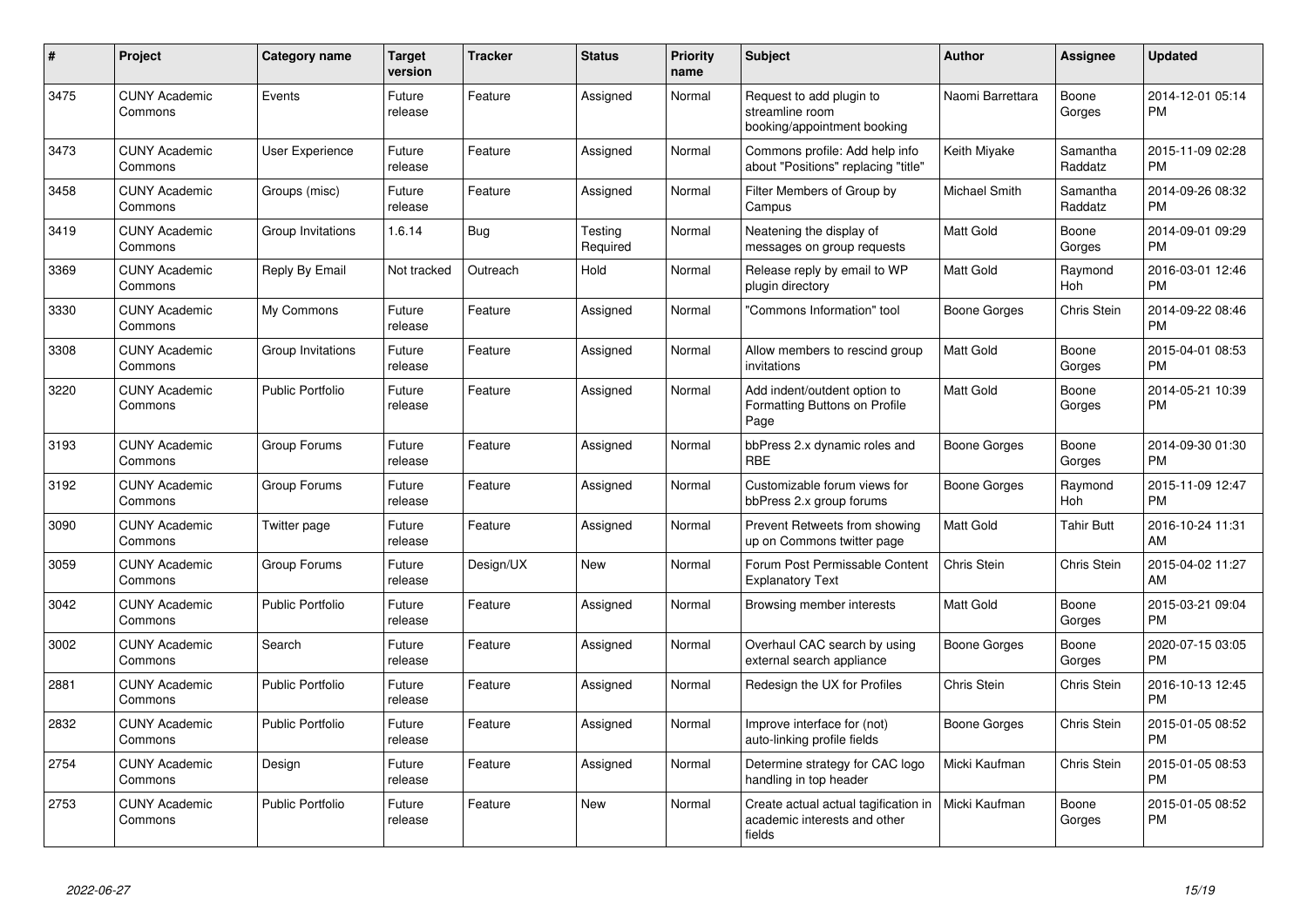| #    | <b>Project</b>                  | <b>Category name</b>     | <b>Target</b><br>version | <b>Tracker</b> | <b>Status</b>        | <b>Priority</b><br>name | <b>Subject</b>                                                                            | <b>Author</b>       | Assignee              | <b>Updated</b>                |
|------|---------------------------------|--------------------------|--------------------------|----------------|----------------------|-------------------------|-------------------------------------------------------------------------------------------|---------------------|-----------------------|-------------------------------|
| 2666 | <b>CUNY Academic</b><br>Commons | About page               | Not tracked              | Documentation  | Assigned             | Normal                  | <b>Update About Text</b>                                                                  | <b>Chris Stein</b>  | Luke Waltzer          | 2016-03-04 11:19<br>AM        |
| 2612 | <b>CUNY Academic</b><br>Commons |                          | Not tracked              | Publicity      | Assigned             | Normal                  | Pinterest site for the Commons                                                            | local admin         | Sarah<br>Morgano      | 2016-03-04 11:19<br>AM        |
| 2574 | <b>NYCDH Community</b><br>Site  |                          |                          | Feature        | Assigned             | Normal                  | Add Way to Upload Files to<br>Groups                                                      | Mark Newton         | Raymond<br><b>Hoh</b> | 2013-05-18 07:46<br><b>PM</b> |
| 2573 | <b>NYCDH Community</b><br>Site  |                          |                          | Feature        | Reporter<br>Feedback | Normal                  | Add dh nyc twitter list feed to site                                                      | <b>Mark Newton</b>  | Matt Gold             | 2013-05-16 11:42<br><b>PM</b> |
| 2571 | <b>NYCDH Community</b><br>Site  |                          |                          | Feature        | Assigned             | Normal                  | Add Google custom search box to<br>homepage                                               | <b>Mark Newton</b>  | Raymond<br>Hoh        | 2013-05-18 07:49<br><b>PM</b> |
| 2523 | <b>CUNY Academic</b><br>Commons | <b>BuddyPress Docs</b>   | Future<br>release        | Feature        | Assigned             | Normal                  | Allow Users to Upload Images to<br><b>BP</b> Docs                                         | Matt Gold           | Boone<br>Gorges       | 2015-11-09 06:14<br><b>PM</b> |
| 2175 | <b>CUNY Academic</b><br>Commons | WordPress (misc)         | Not tracked              | Support        | Assigned             | Normal                  | Subscibe 2 vs. Jetpack<br>subscription options                                            | local admin         | <b>Matt Gold</b>      | 2016-01-26 04:58<br><b>PM</b> |
| 2167 | <b>CUNY Academic</b><br>Commons | WordPress (misc)         | Future<br>release        | Bug            | Assigned             | Normal                  | <b>CAC-Livestream Plugin Issues</b>                                                       | Michael Smith       | Dominic<br>Giglio     | 2015-01-02 03:06<br><b>PM</b> |
| 1888 | <b>CUNY Academic</b><br>Commons | Home Page                | Future<br>release        | Feature        | Assigned             | Normal                  | Refactor BP MPO Activity Filter to<br>support proper pagination                           | Sarah Morgano       | Boone<br>Gorges       | 2014-05-01 07:11<br><b>PM</b> |
| 1744 | <b>CUNY Academic</b><br>Commons | <b>BuddyPress Docs</b>   | Future<br>release        | Feature        | Assigned             | Normal                  | Spreadsheet-style Docs                                                                    | Boone Gorges        | Boone<br>Gorges       | 2015-11-09 06:13<br><b>PM</b> |
| 1544 | <b>CUNY Academic</b><br>Commons | Groups (misc)            | Future<br>release        | Feature        | Reporter<br>Feedback | Normal                  | Group Filtering and Sorting                                                               | Matt Gold           | Chris Stein           | 2019-03-01 02:25<br><b>PM</b> |
| 1508 | <b>CUNY Academic</b><br>Commons | WordPress (misc)         | Future<br>release        | Feature        | Assigned             | Normal                  | Share login cookies across<br>mapped domains                                              | Boone Gorges        | Boone<br>Gorges       | 2012-07-02 12:12<br><b>PM</b> |
| 1460 | <b>CUNY Academic</b><br>Commons | Analytics                | Future<br>release        | Feature        | Assigned             | Normal                  | Update System Report                                                                      | <b>Brian Foote</b>  | Boone<br>Gorges       | 2015-11-09 06:13<br><b>PM</b> |
| 1422 | <b>CUNY Academic</b><br>Commons | <b>BuddyPress Docs</b>   | Future<br>release        | Feature        | Assigned             | Normal                  | Make "created Doc" activity icons<br>non-mini                                             | <b>Boone Gorges</b> | Boone<br>Gorges       | 2015-11-09 05:48<br><b>PM</b> |
| 1105 | <b>CUNY Academic</b><br>Commons | WordPress (misc)         | Future<br>release        | Feature        | Assigned             | Normal                  | Rephrase Blog Privacy Options                                                             | Matt Gold           | Samantha<br>Raddatz   | 2015-11-09 06:19<br><b>PM</b> |
| 860  | <b>CUNY Academic</b><br>Commons | Design                   | Future<br>release        | Design/UX      | Assigned             | Normal                  | Standardize Button Treatment<br>Across the Commons                                        | <b>Chris Stein</b>  | Chris Stein           | 2014-05-01 09:45<br>AM        |
| 658  | <b>CUNY Academic</b><br>Commons | <b>WordPress Plugins</b> | Future<br>release        | Feature        | Assigned             | Normal                  | Rebulid Sitewide Tag Suggestion                                                           | <b>Matt Gold</b>    | Boone<br>Gorges       | 2015-01-05 08:47<br><b>PM</b> |
| 653  | <b>CUNY Academic</b><br>Commons | Group Blogs              | Future<br>release        | Feature        | Assigned             | Normal                  | Redesign Integration of Groups<br>and Blogs                                               | Matt Gold           | Samantha<br>Raddatz   | 2015-11-09 05:40<br><b>PM</b> |
| 636  | <b>CUNY Academic</b><br>Commons | WordPress (misc)         | Not tracked              | Support        | Assigned             | Normal                  | Create Lynda.com-like Table of<br><b>Contents for Prospective Tutorial</b><br>Screencasts | <b>Matt Gold</b>    | scott voth            | 2016-02-23 03:12<br><b>PM</b> |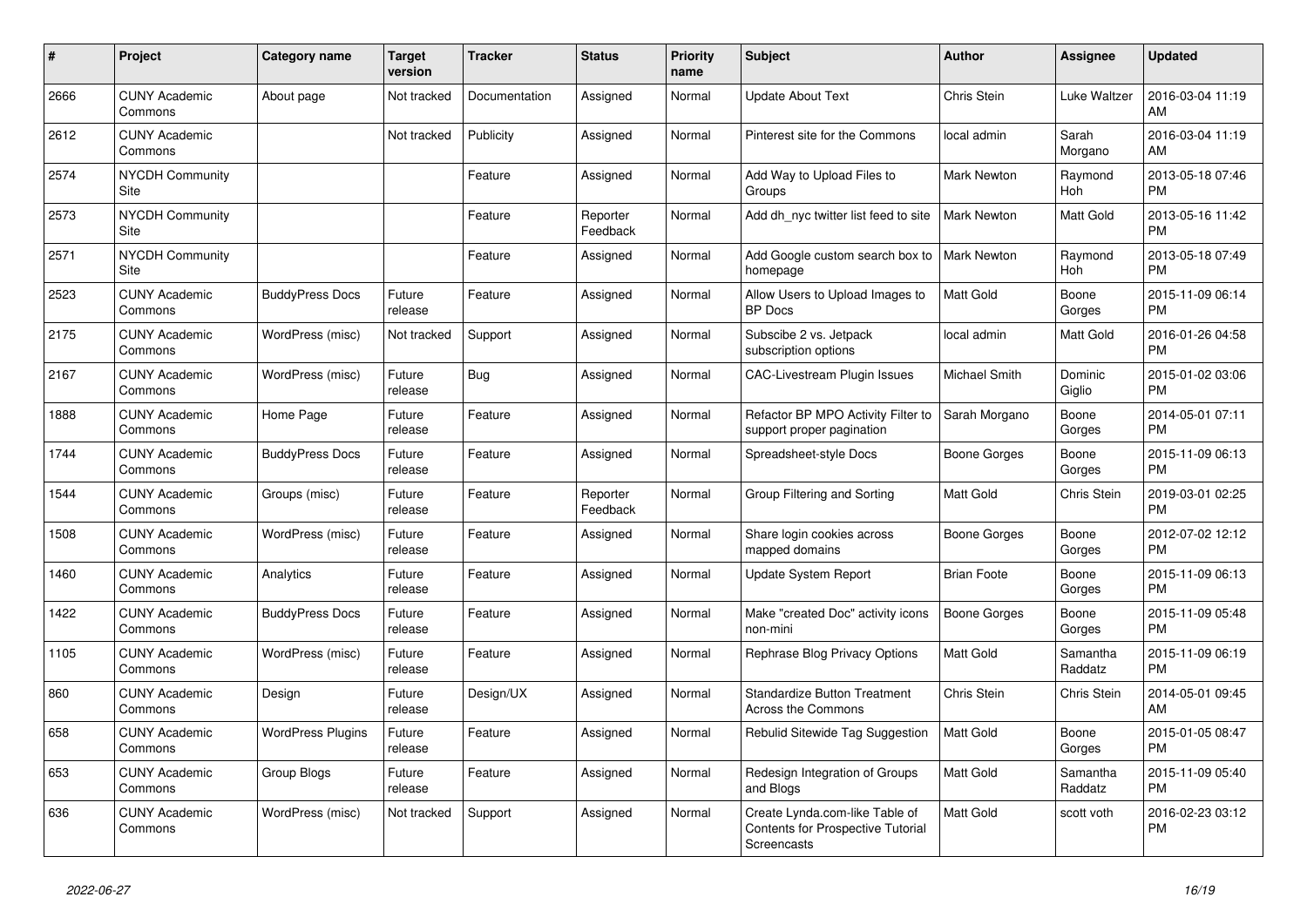| #     | Project                         | <b>Category name</b>       | <b>Target</b><br>version | <b>Tracker</b> | <b>Status</b>        | <b>Priority</b><br>name | Subject                                                                                                       | Author                  | <b>Assignee</b>     | <b>Updated</b>                |
|-------|---------------------------------|----------------------------|--------------------------|----------------|----------------------|-------------------------|---------------------------------------------------------------------------------------------------------------|-------------------------|---------------------|-------------------------------|
| 635   | <b>CUNY Academic</b><br>Commons | BuddyPress (misc)          | Future<br>release        | Feature        | Assigned             | Normal                  | Big Blue Button -<br>Videoconferencing in Groups and<br><b>Blogs</b>                                          | <b>Matt Gold</b>        | Boone<br>Gorges     | 2011-03-14 03:24<br>PM        |
| 618   | <b>CUNY Academic</b><br>Commons | <b>BuddyPress Docs</b>     | Future<br>release        | Feature        | Assigned             | Normal                  | <b>BuddyPress Docs: export formats</b>                                                                        | <b>Boone Gorges</b>     | Boone<br>Gorges     | 2015-11-09 05:38<br>PM.       |
| 599   | <b>CUNY Academic</b><br>Commons | BuddyPress (misc)          | Future<br>release        | Feature        | Assigned             | Normal                  | Consider adding rating plugins for<br><b>BuddyPress/BBPress</b>                                               | Matt Gold               | Boone<br>Gorges     | 2011-08-22 06:50<br><b>PM</b> |
| 585   | <b>CUNY Academic</b><br>Commons | Group Forums               | Future<br>release        | Feature        | Assigned             | Normal                  | Merge Forum Topics                                                                                            | Sarah Morgano           | Boone<br>Gorges     | 2011-07-06 04:11<br><b>PM</b> |
| 554   | <b>CUNY Academic</b><br>Commons | BuddyPress (misc)          | Future<br>release        | Feature        | Assigned             | Normal                  | Add Trackback notifications to<br>site-wide activity feed                                                     | Matt Gold               | Boone<br>Gorges     | 2015-11-09 06:19<br><b>PM</b> |
| 500   | <b>CUNY Academic</b><br>Commons | BuddyPress (misc)          | Future<br>release        | Feature        | Assigned             | Normal                  | <b>Export Group Data</b>                                                                                      | <b>Matt Gold</b>        | Boone<br>Gorges     | 2010-12-19 12:09<br><b>PM</b> |
| 497   | <b>CUNY Academic</b><br>Commons | <b>WordPress Plugins</b>   | Future<br>release        | Feature        | Assigned             | Normal                  | Drag and Drop Ordering on<br>Gallery Post Plugin                                                              | Matt Gold               | Ron Rennick         | 2015-11-09 06:18<br><b>PM</b> |
| 481   | <b>CUNY Academic</b><br>Commons | Groups (misc)              | Future<br>release        | Feature        | Assigned             | Normal                  | ability to archive inactive groups<br>and blogs                                                               | Michael Mandiberg       | Samantha<br>Raddatz | 2015-11-09 05:56<br><b>PM</b> |
| 435   | <b>CUNY Academic</b><br>Commons | BuddyPress (misc)          | Future<br>release        | Feature        | Assigned             | Normal                  | Include Avatar Images in Forum<br><b>Post Notification Emails</b>                                             | Matt Gold               | Boone<br>Gorges     | 2010-12-08 12:40<br>PM        |
| 412   | <b>CUNY Academic</b><br>Commons | <b>WordPress Themes</b>    | Future<br>release        | Feature        | Assigned             | Normal                  | Featured Themes                                                                                               | Matt Gold               | Dominic<br>Giglio   | 2015-01-05 08:44<br><b>PM</b> |
| 377   | <b>CUNY Academic</b><br>Commons | BuddyPress (misc)          | Future<br>release        | Feature        | Assigned             | Normal                  | Like buttons                                                                                                  | <b>Matt Gold</b>        | Boone<br>Gorges     | 2010-11-16 05:13<br><b>PM</b> |
| 365   | <b>CUNY Academic</b><br>Commons | WordPress (misc)           | Future<br>release        | Feature        | Assigned             | Normal                  | <b>Create Mouseover Tooltips</b><br>throughout Site                                                           | Matt Gold               | Chris Stein         | 2015-11-09 06:18<br><b>PM</b> |
| 364   | <b>CUNY Academic</b><br>Commons | <b>WordPress Plugins</b>   | Future<br>release        | Feature        | <b>New</b>           | Normal                  | <b>Bulletin Board</b>                                                                                         | <b>Matt Gold</b>        |                     | 2015-01-05 08:50<br><b>PM</b> |
| 308   | <b>CUNY Academic</b><br>Commons | Registration               | Future<br>release        | Feature        | <b>New</b>           | Normal                  | Group recommendations for<br>signup process                                                                   | <b>Boone Gorges</b>     | Samantha<br>Raddatz | 2015-11-09 05:07<br><b>PM</b> |
| 287   | <b>CUNY Academic</b><br>Commons | WordPress (misc)           | Future<br>release        | Feature        | Assigned             | Normal                  | Create troubleshooting tool for<br>account sign-up                                                            | Matt Gold               | Boone<br>Gorges     | 2015-11-09 06:17<br><b>PM</b> |
| 13912 | <b>CUNY Academic</b><br>Commons |                            | Not tracked              | Feature        | Hold                 | Low                     | posting "missed schedule"                                                                                     | Marilyn Weber           |                     | 2021-02-23 10:46<br>AM        |
| 11971 | <b>CUNY Academic</b><br>Commons | <b>Email Notifications</b> | Future<br>release        | <b>Bug</b>     | Reporter<br>Feedback | Low                     | Pictures obscured in emailed post   Marilyn Weber<br>notifications                                            |                         | Raymond<br>Hoh      | 2019-11-21 01:14<br><b>PM</b> |
| 8675  | <b>CUNY Academic</b><br>Commons | User Onboarding            | Future<br>release        | <b>Bug</b>     | Reporter<br>Feedback | Low                     | Add new User search screen calls   Paul Hebert<br>for the input of email address but<br>doesn't work with one |                         | Boone<br>Gorges     | 2017-10-11 11:17<br>AM        |
| 8498  | <b>CUNY Academic</b><br>Commons | <b>WordPress Plugins</b>   | Future<br>release        | Feature        | New                  | Low                     | <b>Gravity Forms Email Users</b>                                                                              | Raffi<br>Khatchadourian | Matt Gold           | 2017-10-13 12:58<br><b>PM</b> |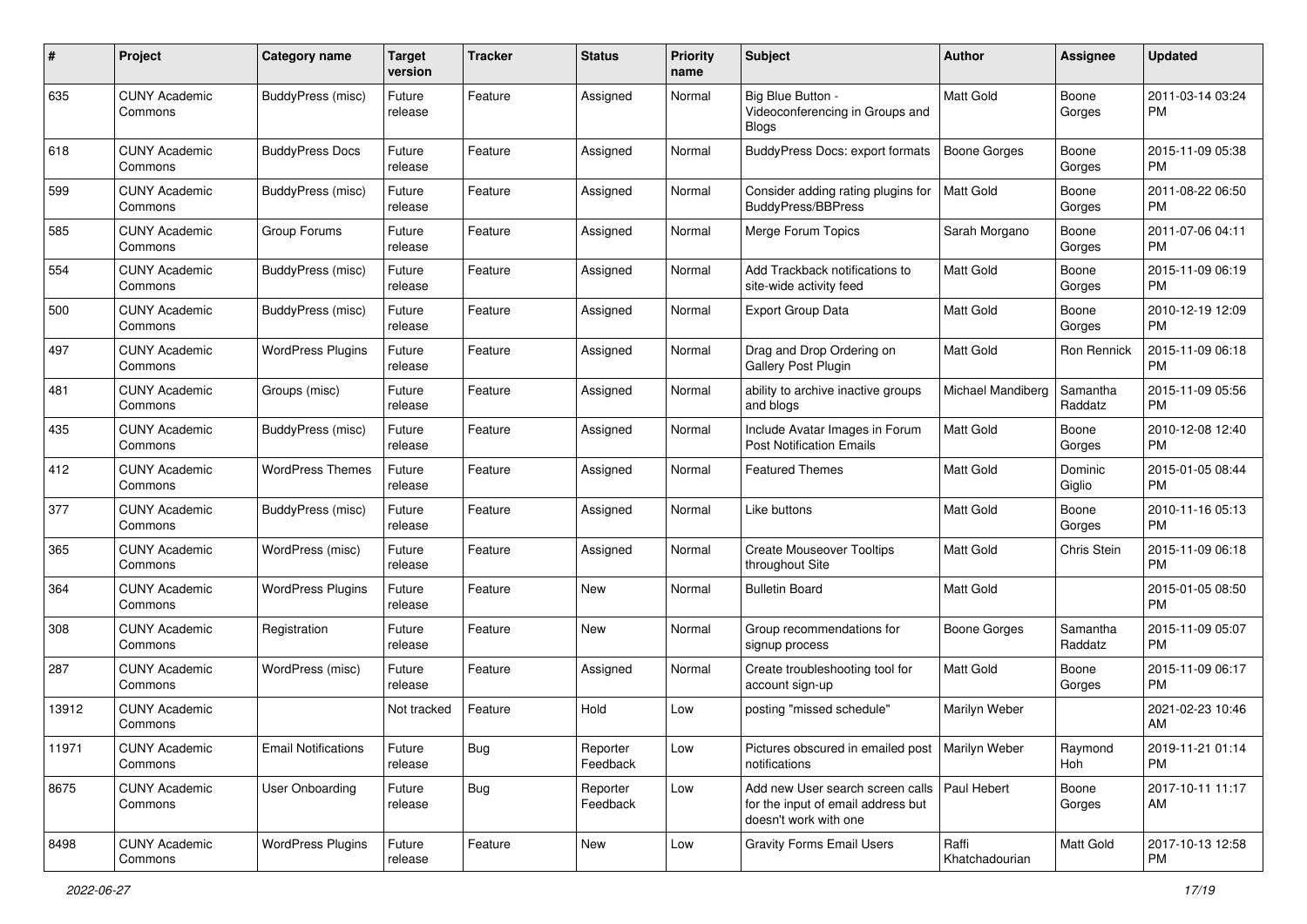| #    | Project                         | <b>Category name</b>     | <b>Target</b><br>version | <b>Tracker</b> | <b>Status</b>        | Priority<br>name | Subject                                                                                                                                               | <b>Author</b>       | <b>Assignee</b>       | <b>Updated</b>                |
|------|---------------------------------|--------------------------|--------------------------|----------------|----------------------|------------------|-------------------------------------------------------------------------------------------------------------------------------------------------------|---------------------|-----------------------|-------------------------------|
| 6749 | <b>CUNY Academic</b><br>Commons | Events                   | Future<br>release        | <b>Bug</b>     | <b>New</b>           | Low              | BPEO iCal request can trigger<br>very large number of DB queries                                                                                      | <b>Boone Gorges</b> | Raymond<br>Hoh        | 2016-11-15 10:09<br><b>PM</b> |
| 6392 | <b>CUNY Academic</b><br>Commons | Group Forums             | Future<br>release        | Design/UX      | Assigned             | Low              | <b>Composition/Preview Panes in</b><br>Forum Posts                                                                                                    | <b>Luke Waltzer</b> | Paige Dupont          | 2016-10-21 04:26<br><b>PM</b> |
| 6389 | <b>CUNY Academic</b><br>Commons | <b>BuddyPress Docs</b>   | Future<br>release        | Feature        | <b>New</b>           | Low              | Make Discussion Area Visible<br>When Editing a Doc                                                                                                    | <b>Luke Waltzer</b> | Boone<br>Gorges       | 2016-10-21 04:16<br><b>PM</b> |
| 6356 | <b>CUNY Academic</b><br>Commons | <b>WordPress Plugins</b> | Future<br>release        | <b>Bug</b>     | Reporter<br>Feedback | Low              | Should Subscribe2 be<br>deprecated?                                                                                                                   | <b>Luke Waltzer</b> |                       | 2017-03-20 12:20<br><b>PM</b> |
| 5058 | <b>CUNY Academic</b><br>Commons | Social Paper             | Future<br>release        | Feature        | New                  | Low              | Can there be a clearer signal that<br>even when comments have<br>already been made you add<br>comments by clicking on the side?<br>(SP suggestion #5) | Marilyn Weber       | Samantha<br>Raddatz   | 2016-02-11 10:24<br><b>PM</b> |
| 5053 | <b>CUNY Academic</b><br>Commons | Social Paper             | Future<br>release        | Feature        | <b>New</b>           | Low              | Scrollable menu to add readers<br>(SP suggestion #4)                                                                                                  | Marilyn Weber       | Samantha<br>Raddatz   | 2016-04-21 05:21<br><b>PM</b> |
| 5052 | <b>CUNY Academic</b><br>Commons | Social Paper             | Future<br>release        | Feature        | New                  | Low              | Sentence by sentence or line by<br>line comments (SP suggestion #3)                                                                                   | Marilyn Weber       | Boone<br>Gorges       | 2016-02-11 10:24<br><b>PM</b> |
| 5050 | <b>CUNY Academic</b><br>Commons | Social Paper             | Future<br>release        | Feature        | New                  | Low              | Making comments visible in SP<br>editing mode (SP suggestion #1)                                                                                      | Marilyn Weber       | Samantha<br>Raddatz   | 2019-09-17 11:10<br><b>PM</b> |
| 5016 | <b>CUNY Academic</b><br>Commons | Events                   | Future<br>release        | Feature        | Assigned             | Low              | Allow comments to be posted on<br>events                                                                                                              | Matt Gold           | Raymond<br><b>Hoh</b> | 2019-03-01 02:23<br><b>PM</b> |
| 4535 | <b>CUNY Academic</b><br>Commons | My Commons               | Future<br>release        | <b>Bug</b>     | <b>New</b>           | Low              | My Commons filter issue                                                                                                                               | scott voth          | Raymond<br><b>Hoh</b> | 2015-09-01 11:17<br>AM        |
| 3615 | <b>CUNY Academic</b><br>Commons | Redmine                  | Not tracked              | Feature        | <b>New</b>           | Low              | Create Redmine issues via email                                                                                                                       | Dominic Giglio      | Boone<br>Gorges       | 2017-11-16 11:36<br>AM        |
| 3354 | <b>CUNY Academic</b><br>Commons | <b>Group Files</b>       | Future<br>release        | Feature        | Assigned             | Low              | Allow Group Download of Multiple<br><b>Selected Files</b>                                                                                             | Matt Gold           | Chris Stein           | 2014-08-01 08:50<br>AM        |
| 3080 | <b>CUNY Academic</b><br>Commons | <b>Group Files</b>       | Future<br>release        | Feature        | Assigned             | Low              | Create a system to keep track of<br>file changes                                                                                                      | Matt Gold           | Boone<br>Gorges       | 2014-02-26 10:04<br><b>PM</b> |
| 3048 | <b>CUNY Academic</b><br>Commons | Public Portfolio         | Future<br>release        | Feature        | New                  | Low              | Images for rich text profile fields                                                                                                                   | <b>Boone Gorges</b> | Boone<br>Gorges       | 2014-02-19 12:56<br><b>PM</b> |
| 2618 | <b>NYCDH Community</b><br>Site  |                          |                          | Bug            | Assigned             | Low              | Mark blogs as spam when created   Matt Gold<br>by users marked as spam                                                                                |                     | Boone<br>Gorges       | 2013-06-09 11:38<br><b>PM</b> |
| 2610 | <b>CUNY Academic</b><br>Commons | Group Invitations        | Future<br>release        | Feature        | Assigned             | Low              | Request: Custom invitation<br>message to group invites                                                                                                | local admin         | Boone<br>Gorges       | 2015-11-09 06:13<br><b>PM</b> |
| 2577 | <b>NYCDH Community</b><br>Site  |                          |                          | Feature        | Assigned             | Low              | Investigate Potential to Add Links<br>to the Forum                                                                                                    | <b>Mark Newton</b>  | Alex Gil              | 2013-05-16 09:40<br><b>PM</b> |
| 2576 | <b>NYCDH Community</b><br>Site  |                          |                          | <b>Bug</b>     | Hold                 | Low              | Test Next Button in Javascript<br><b>Tutorial Under Activities</b>                                                                                    | <b>Mark Newton</b>  | Alex Gil              | 2013-05-18 02:55<br>PM        |